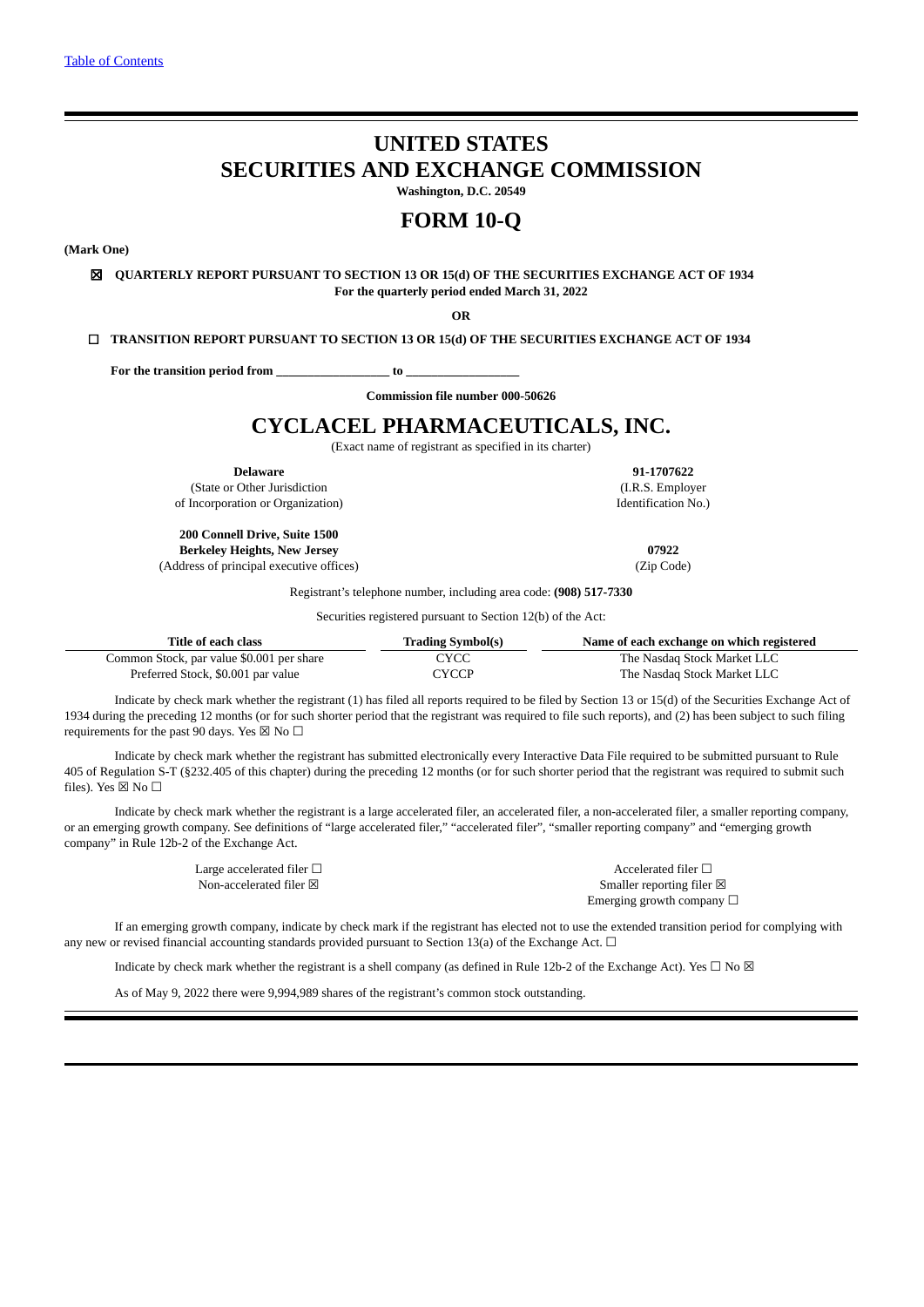# <span id="page-1-0"></span>**CYCLACEL PHARMACEUTICALS, INC.**

# **INDEX**

|          |                                                                                       | Page |
|----------|---------------------------------------------------------------------------------------|------|
| Part I.  | <b>Financial Information</b>                                                          |      |
| Item 1.  | <b>Financial Statements (Unaudited)</b>                                               | 3    |
| Item 2.  | Management's Discussion and Analysis of Financial Condition and Results of Operations | 20   |
| Item 3.  | <b>Quantitative and Qualitative Disclosures About Market Risk</b>                     | 27   |
| Item 4.  | <b>Controls and Procedures</b>                                                        | 27   |
| Part II. | <b>Other Information</b>                                                              |      |
| Item 1.  | <b>Legal Proceedings</b>                                                              | 27   |
| Item 1A. | <b>Risk Factors</b>                                                                   | 27   |
| Item 2.  | Unregistered Sales of Equity Securities and Use of Proceeds                           | 27   |
| Item 3.  | <b>Defaults Upon Senior Securities</b>                                                | 28   |
| Item 4.  | <b>Mine Safety Disclosures</b>                                                        | 28   |
| Item 5.  | <b>Other Information</b>                                                              | 28   |
| Item 6.  | <b>Exhibits</b>                                                                       | 28   |
|          |                                                                                       |      |
|          | <b>SIGNATURE PAGE</b>                                                                 | 29   |
|          |                                                                                       |      |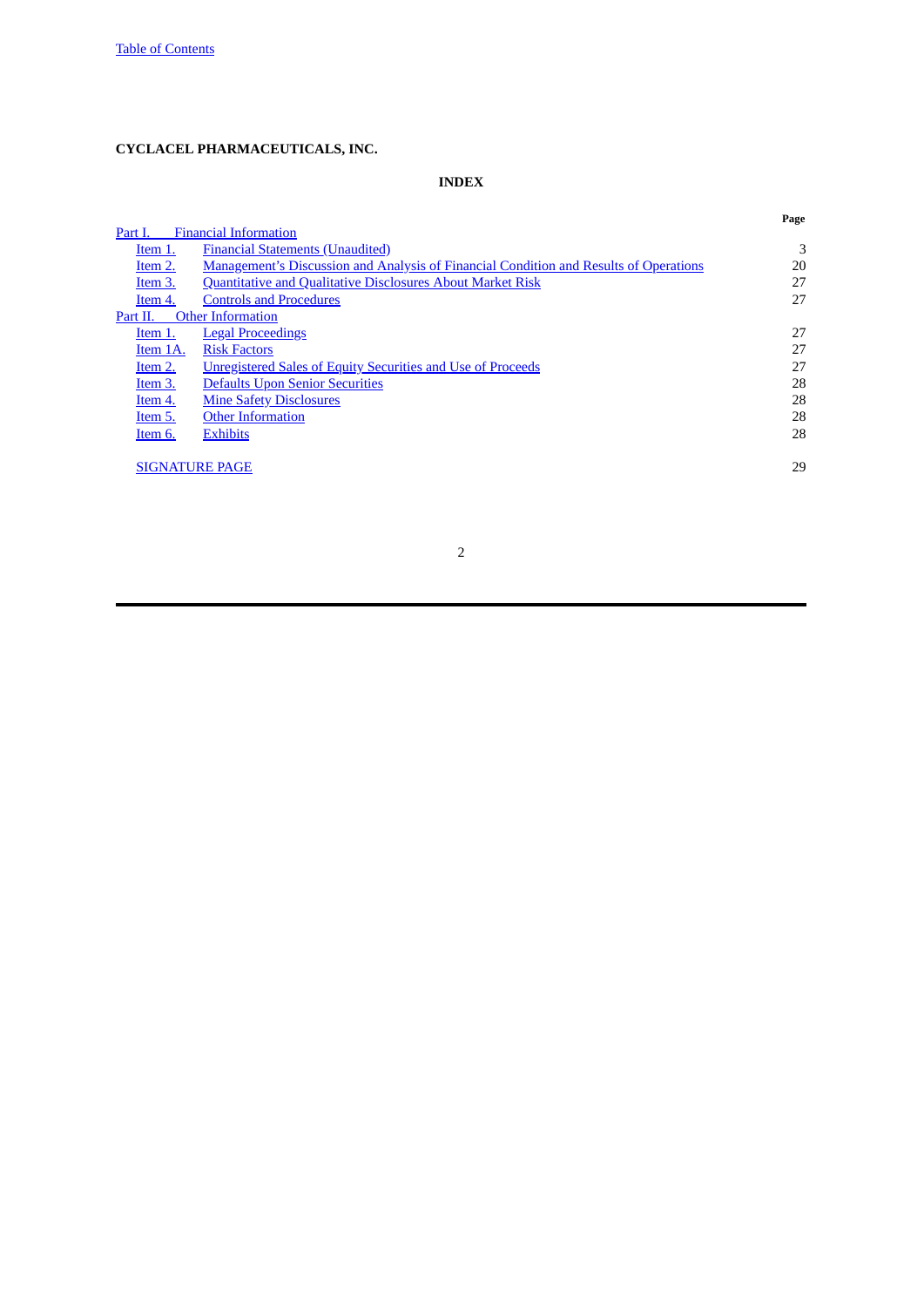# <span id="page-2-0"></span>**PART I. FINANCIAL INFORMATION**

### <span id="page-2-1"></span>**Item 1. Financial Statements**

# **CYCLACEL PHARMACEUTICALS, INC. CONSOLIDATED BALANCE SHEETS**

# **(In \$000s, except share, per share, and liquidation preference amounts) (Unaudited)**

|                                                                                            | March 31,<br>2022 |    | December 31,<br>2021 |
|--------------------------------------------------------------------------------------------|-------------------|----|----------------------|
| <b>ASSETS</b>                                                                              |                   |    |                      |
| Current assets:                                                                            |                   |    |                      |
| Cash and cash equivalents                                                                  | \$<br>29,639      | \$ | 36,559               |
| Prepaid expenses and other current assets                                                  | 6,938             |    | 4,383                |
| <b>Total current assets</b>                                                                | 36,577            |    | 40,942               |
| Property and equipment, net                                                                | 57                |    | 64                   |
| Right-of-use lease asset                                                                   | 15                |    | 30                   |
| Non-current deposits                                                                       | 2,980             |    | 1,551                |
| <b>Total assets</b>                                                                        | \$<br>39,629      | \$ | 42,587               |
| <b>LIABILITIES AND STOCKHOLDERS' EQUITY</b>                                                |                   |    |                      |
| <b>Current liabilities:</b>                                                                |                   |    |                      |
| Accounts payable                                                                           | \$<br>2,850       | \$ | 2,117                |
| Accrued and other current liabilities                                                      | 3,354             |    | 3,177                |
| Total current liabilities                                                                  | 6,204             |    | 5,294                |
| Lease liability                                                                            | 15                |    | 30                   |
| <b>Total liabilities</b>                                                                   | 6,219             |    | 5,324                |
| Stockholders' equity:                                                                      |                   |    |                      |
| Preferred stock, \$0.001 par value; 5,000,000 shares authorized at December 31, 2021 and   |                   |    |                      |
| March 31, 2022;                                                                            |                   |    |                      |
| 6% Convertible Exchangeable preferred stock; 335,273 shares issued and outstanding at      |                   |    |                      |
| December 31, 2021 and March 31, 2022. Aggregate preference in liquidation of               |                   |    |                      |
| \$4,006,512 as of December 31, 2021 and March 31, 2022.                                    |                   |    |                      |
| Series A convertible preferred stock, \$0.001 par value; 264 shares issued and outstanding |                   |    |                      |
| at December 31, 2021 and March 31, 2022.                                                   |                   |    |                      |
| Series B convertible preferred stock, \$0.001 par value; 237,745 shares issued and         |                   |    |                      |
| outstanding at December 31, 2021 and March 31, 2022.                                       |                   |    |                      |
| Common stock, \$0.001 par value; 100,000,000 shares authorized at December 31, 2021        |                   |    |                      |
| and March 31, 2022; 9,993,135 shares issued and outstanding at December 31, 2021 and       |                   |    |                      |
| March 31, 2022.                                                                            | 10                |    | 10                   |
| Additional paid-in capital                                                                 | 423,290           |    | 422,960              |
| Accumulated other comprehensive loss                                                       | (823)             |    | (748)                |
| <b>Accumulated deficit</b>                                                                 | (389,067)         |    | (384, 959)           |
| Total stockholders' equity                                                                 | 33,410            |    | 37,263               |
| Total liabilities and stockholders' equity                                                 | \$<br>39,629      | \$ | 42,587               |

The accompanying notes are an integral part of these consolidated financial statements.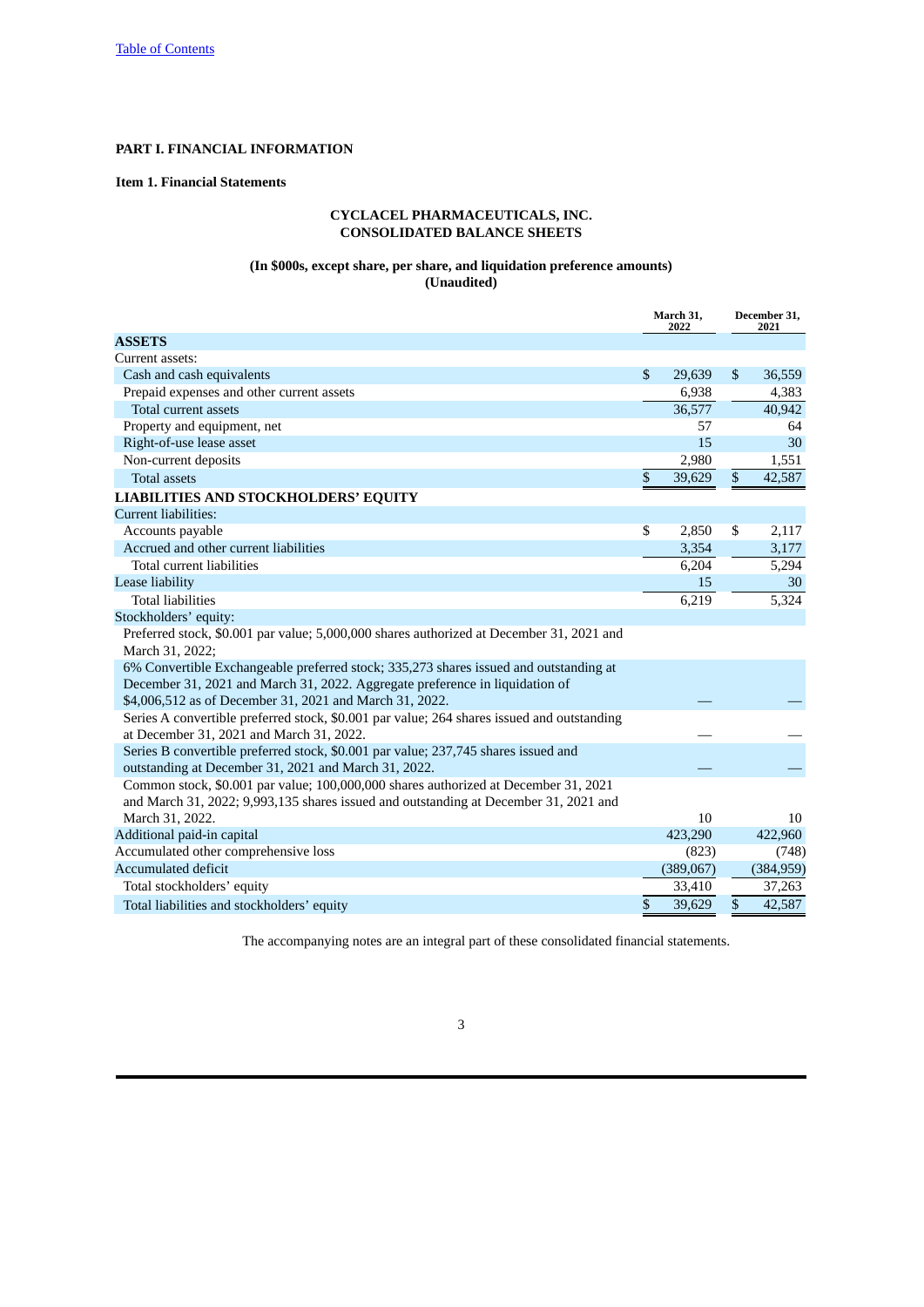# **CYCLACEL PHARMACEUTICALS, INC. CONSOLIDATED STATEMENTS OF OPERATIONS**

# **(In \$000s, except share and per share amounts) (Unaudited)**

|                                                       | <b>Three Months Ended</b><br>March 31, |              |           |  |
|-------------------------------------------------------|----------------------------------------|--------------|-----------|--|
|                                                       | 2022                                   |              | 2021      |  |
| <b>Revenues</b>                                       | \$                                     | $\mathbb{S}$ |           |  |
| <b>Operating expenses:</b>                            |                                        |              |           |  |
| Research and development                              | 4,954                                  |              | 2,566     |  |
| General and administrative                            | 1,605                                  |              | 1,739     |  |
| <b>Total operating expenses</b>                       | 6,559                                  |              | 4,305     |  |
| <b>Operating loss</b>                                 | (6,559)                                |              | (4,305)   |  |
| Other income (expense):                               |                                        |              |           |  |
| Foreign exchange gains (losses)                       | 29                                     |              | 10        |  |
| Interest income                                       | 4                                      |              | 4         |  |
| Other income, net                                     | 1,280                                  |              | 126       |  |
| Total other income, net                               | 1,313                                  |              | 140       |  |
| <b>Loss before taxes</b>                              | (5,246)                                |              | (4, 165)  |  |
| Income tax benefit                                    | 1,138                                  |              | 687       |  |
| <b>Net loss</b>                                       | (4,108)                                |              | (3, 478)  |  |
| Dividend on convertible exchangeable preferred shares | (50)                                   |              | (50)      |  |
| Net loss applicable to common shareholders            | \$<br>(4, 158)                         | \$           | (3,528)   |  |
| Basic and diluted earnings per common share:          |                                        |              |           |  |
| Net loss per share – basic and diluted                | \$<br>(0.42)                           | \$           | (0.50)    |  |
| Weighted average common shares outstanding            | 9,993,135                              |              | 7,009,037 |  |

The accompanying notes are an integral part of these consolidated financial statements.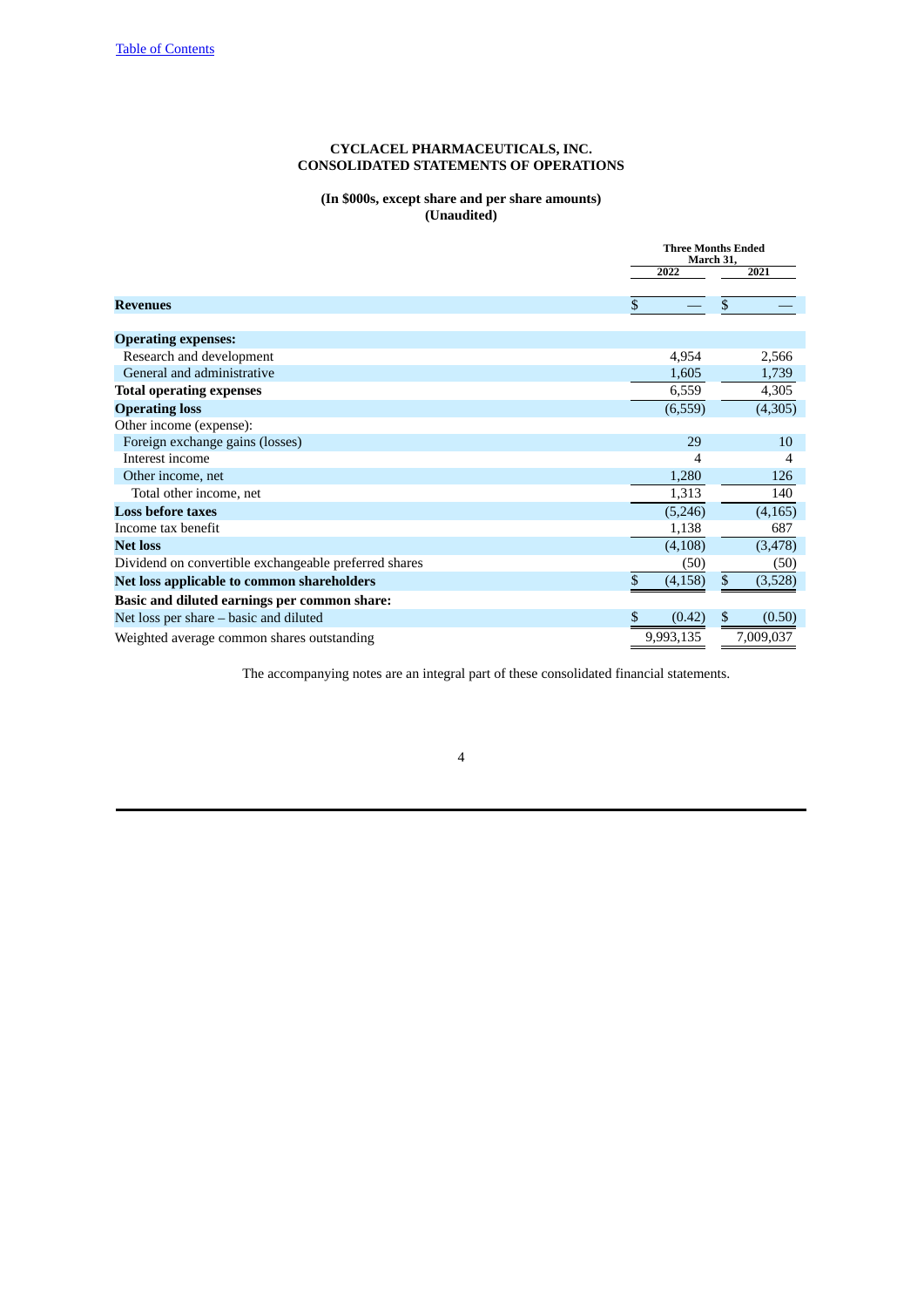# **CYCLACEL PHARMACEUTICALS, INC. CONSOLIDATED STATEMENTS OF COMPREHENSIVE LOSS**

# **(In \$000s) (Unaudited)**

|                                                               | <b>Three Months Ended</b><br>March 31, |          |
|---------------------------------------------------------------|----------------------------------------|----------|
|                                                               | 2022                                   | 2021     |
| Net loss                                                      | (4,108)                                | (3, 478) |
| Translation adjustment                                        | 5,803                                  | (1,583)  |
| Unrealized foreign exchange gain (loss) on intercompany loans | (5,878)                                | 1,599    |
| <b>Comprehensive loss</b>                                     | (4, 183)                               | (3, 462) |

The accompanying notes are an integral part of these consolidated financial statements.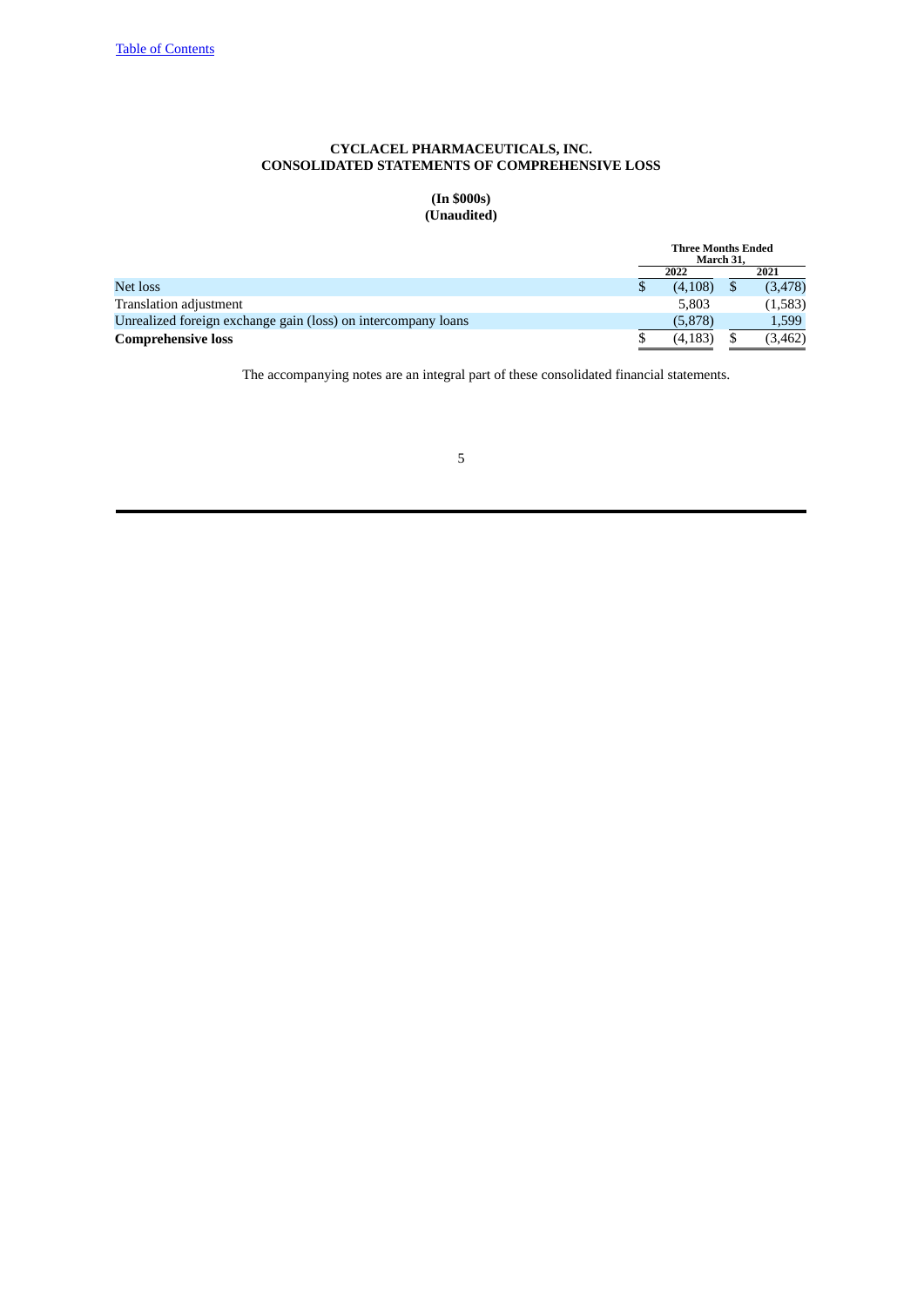#### **CYCLACEL PHARMACEUTICALS, INC. CONSOLIDATED STATEMENTS OF STOCKHOLDERS' EQUITY**

# **(In \$000s, except share amounts) (Unaudited)**

|                                           |                        |               |                     |         | <b>Additional</b> |               | Accumulated<br>Other |    |                | Total         |
|-------------------------------------------|------------------------|---------------|---------------------|---------|-------------------|---------------|----------------------|----|----------------|---------------|
|                                           | <b>Preferred Stock</b> |               | <b>Common Stock</b> |         | Paid-in           |               | Comprehensive        |    | Accumulated    | Stockholders' |
|                                           | <b>Shares</b>          | <b>Amount</b> | <b>Shares</b>       | Amount  | Capital           |               | Loss                 |    | <b>Deficit</b> | Equity        |
| <b>Balances at December 31, 2020</b>      | 573,282                |               | 6,246,896           | \$<br>6 | 400,071<br>\$     | \$            | (746)                | S  | (366, 072)     | \$<br>33,259  |
| Issue of common stock and associated      |                        |               |                     |         |                   |               |                      |    |                |               |
| warrants on underwritten offering, net of |                        |               |                     |         |                   |               |                      |    |                |               |
| expenses                                  |                        |               | 2,078,214           | 2       | 13,500            |               |                      |    |                | 13,502        |
| <b>Warrant Exercises</b>                  |                        |               | 909,000             |         | 4,544             |               |                      |    |                | 4,545         |
| Stock-based compensation                  |                        |               |                     |         | 255               |               |                      |    |                | 255           |
| Preferred stock dividends                 |                        |               |                     |         | (50)              |               |                      |    |                | (50)          |
| Unrealized foreign exchange on            |                        |               |                     |         |                   |               |                      |    |                |               |
| intercompany loans                        |                        |               |                     |         |                   |               | 1,599                |    |                | 1,599         |
| <b>Translation adjustment</b>             |                        |               |                     |         |                   |               | (1,583)              |    |                | (1,583)       |
| Loss for the period                       |                        |               |                     |         |                   |               |                      |    | (3, 478)       | (3, 478)      |
| <b>Balances at March 31, 2021</b>         | 573,282                |               | 9,234,110           | 9       | \$418,320         | \$            | (730)                | S. | (369, 550)     | \$<br>48,049  |
|                                           |                        |               |                     |         |                   |               |                      |    |                |               |
| <b>Balances at December 31, 2021</b>      | 573,282                |               | 9.993.135           | 10      | \$.<br>422,960    | <sup>\$</sup> | (748)                | Æ, | (384,959)      | \$<br>37,263  |
| Stock-based compensation                  |                        |               |                     |         | 380               |               |                      |    |                | 380           |
| Preferred stock dividends                 |                        |               |                     |         | (50)              |               |                      |    |                | (50)          |
| Unrealized foreign exchange on            |                        |               |                     |         |                   |               |                      |    |                |               |
| intercompany loans                        |                        |               |                     |         |                   |               | (5,878)              |    |                | (5,878)       |
| <b>Translation adjustment</b>             |                        |               |                     |         |                   |               | 5,803                |    |                | 5,803         |
| Loss for the period                       |                        |               |                     |         |                   |               |                      |    | (4, 108)       | (4, 108)      |
| <b>Balances at March 31, 2022</b>         | 573,282                |               | 9,993,135           | 10      | 423,290<br>\$     | \$            | (823)                |    | (389,067)      | \$<br>33,410  |

The accompanying notes are an integral part of these consolidated financial statements.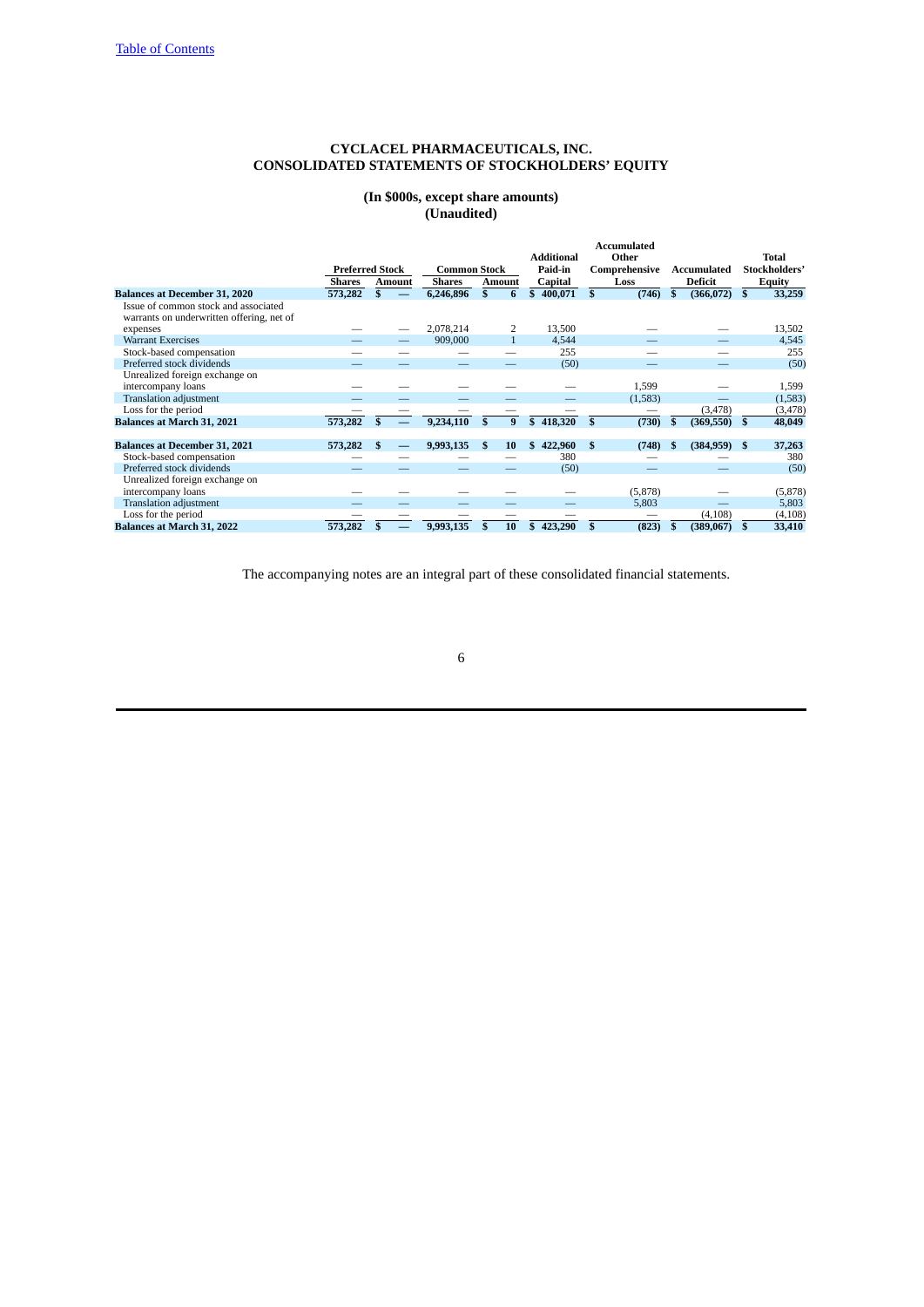# **CYCLACEL PHARMACEUTICALS, INC. CONSOLIDATED STATEMENTS OF CASH FLOWS**

# **(In \$000s) (Unaudited)**

|                                                                             | <b>Three Months Ended</b><br>March 31, |    |                |  |
|-----------------------------------------------------------------------------|----------------------------------------|----|----------------|--|
|                                                                             | 2022                                   |    | 2021           |  |
| <b>Operating activities:</b>                                                |                                        |    |                |  |
| Net loss                                                                    | \$<br>(4, 108)                         | \$ | (3, 478)       |  |
| Adjustments to reconcile net loss to net cash used in operating activities: |                                        |    |                |  |
| Depreciation                                                                | 9                                      |    | 9              |  |
| Stock-based compensation                                                    | 380                                    |    | 255            |  |
| Changes in lease liability                                                  |                                        |    | (13)           |  |
| Changes in operating assets and liabilities:                                |                                        |    |                |  |
| Prepaid expenses and other assets                                           | (4, 126)                               |    | (609)          |  |
| Accounts payable, accrued and other current liabilities                     | 1,070                                  |    | 270            |  |
| Net cash used in operating activities                                       | (6,775)                                |    | (3,566)        |  |
| <b>Investing activities:</b>                                                |                                        |    |                |  |
| Purchase of property, plant and equipment                                   | (4)                                    |    | (78)           |  |
| Net cash used in investing activities                                       | (4)                                    |    | (78)           |  |
| <b>Financing activities:</b>                                                |                                        |    |                |  |
| Proceeds, net of issuance costs, from issuing common stock and warrants     |                                        |    | 18,047         |  |
| Payment of preferred stock dividend                                         | (50)                                   |    | (50)           |  |
| Net cash (used in) provided by financing activities                         | (50)                                   |    | 17,997         |  |
|                                                                             |                                        |    |                |  |
| Effect of exchange rate changes on cash and cash equivalents                | (91)                                   |    | 18             |  |
| Net (decrease) increase in cash and cash equivalents                        | (6,920)                                |    | 14,371         |  |
| Cash and cash equivalents, beginning of period                              | 36,559                                 |    | 33,406         |  |
| Cash and cash equivalents, end of period                                    | \$<br>29,639                           | \$ | 47,777         |  |
| <b>Supplemental cash flow information:</b>                                  |                                        |    |                |  |
| Cash received during the period for:                                        |                                        |    |                |  |
| <b>Interest</b>                                                             | $\overline{4}$                         |    | 5 <sup>5</sup> |  |
| Non cash financing activities:                                              |                                        |    |                |  |
| Accrual of preferred stock dividends                                        | 50                                     |    | 50             |  |

The accompanying notes are an integral part of these consolidated financial statements.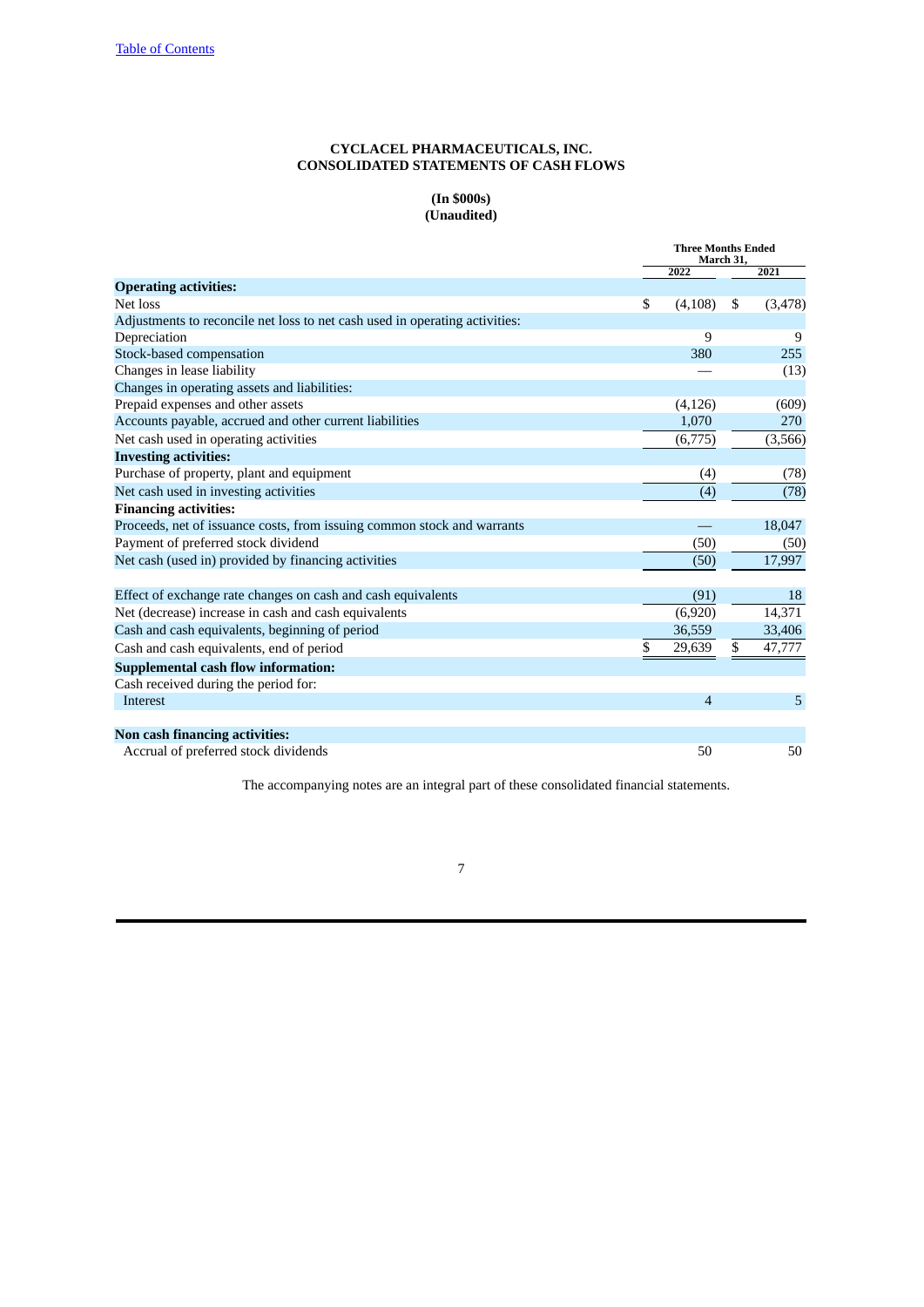### **CYCLACEL PHARMACEUTICALS, INC. NOTES TO UNAUDITED CONSOLIDATED FINANCIAL STATEMENTS**

### **1. Company Overview**

#### *Nature of Operations*

Cyclacel Pharmaceuticals, Inc. ("Cyclacel" or the "Company") is a clinical-stage biopharmaceutical company developing innovative cancer medicines based on cell cycle, transcriptional regulation and mitosis control biology. Cyclacel is a pioneer company in the field of cancer cell cycle biology with a vision to improve patient healthcare by translating insights in cancer biology into medicines that can overcome resistance and ultimately increase a patient's overall survival.

Through March 31, 2022, substantially all efforts of the Company to date have been devoted to performing research and development, conducting clinical trials, developing and acquiring intellectual property, raising capital and recruiting and training personnel.

### **2. Summary of Significant Accounting Policies**

### *Basis of Presentation*

The consolidated balance sheet as of March 31, 2022, the consolidated statements of operations, comprehensive loss, stockholders' equity, and cash flows for the three months ended March 31, 2022 and 2021, and all related disclosures contained in the accompanying notes, are unaudited. The consolidated balance sheet as of December 31, 2021 is derived from the audited consolidated financial statements included in the Annual Report on Form 10-K for the fiscal year ended December 31, 2021 filed with the Securities and Exchange Commission (the "SEC") on March 30, 2022. The consolidated financial statements are presented on the basis of accounting principles that are generally accepted in the United States ("GAAP") for interim financial information and in accordance with the rules and regulations of the SEC. Accordingly, they do not include all the information and footnotes required by accounting principles generally accepted in the United States for a complete set of financial statements. In the opinion of management, all adjustments, which include only normal recurring adjustments necessary to present fairly the consolidated balance sheet as of March 31, 2022, and the results of operations, comprehensive loss, and cash flows for the three months ended March 31, 2022 and March 31, 2021, have been made. The interim results for the three months ended March 31, 2022 are not necessarily indicative of the results to be expected for the year ending December 31, 2022 or for any other reporting period. The consolidated financial statements should be read in conjunction with the audited consolidated financial statements and the accompanying notes for the year ended December 31, 2021 that are included in the Company's Annual Report on Form 10-K filed with the SEC on March 30, 2022.

#### *Going Concern*

Management considers that there are no conditions or events, in the aggregate, that raise substantial doubt about the entity's ability to continue as a going concern for a period of at least one year from the date the financial statements are issued. The Company expects that its cash of approximately \$29.6 million as of March 31, 2022 will be sufficient to fund its operating expenses and capital expenditure requirements through June 30, 2023.

This evaluation is based on relevant conditions and events that are known and reasonably knowable at the date that the financial statements are issued, including:

- a. The Company's current financial condition, including its sources of liquidity;
- b. The Company's conditional and unconditional obligations due or anticipated within one year;
- c. The funds necessary to maintain the Company's operations considering its current financial condition, obligations, and other expected cash flows; and
- d. Other conditions and events, when considered in conjunction with the above, that may adversely affect the Company's ability to meet its obligations.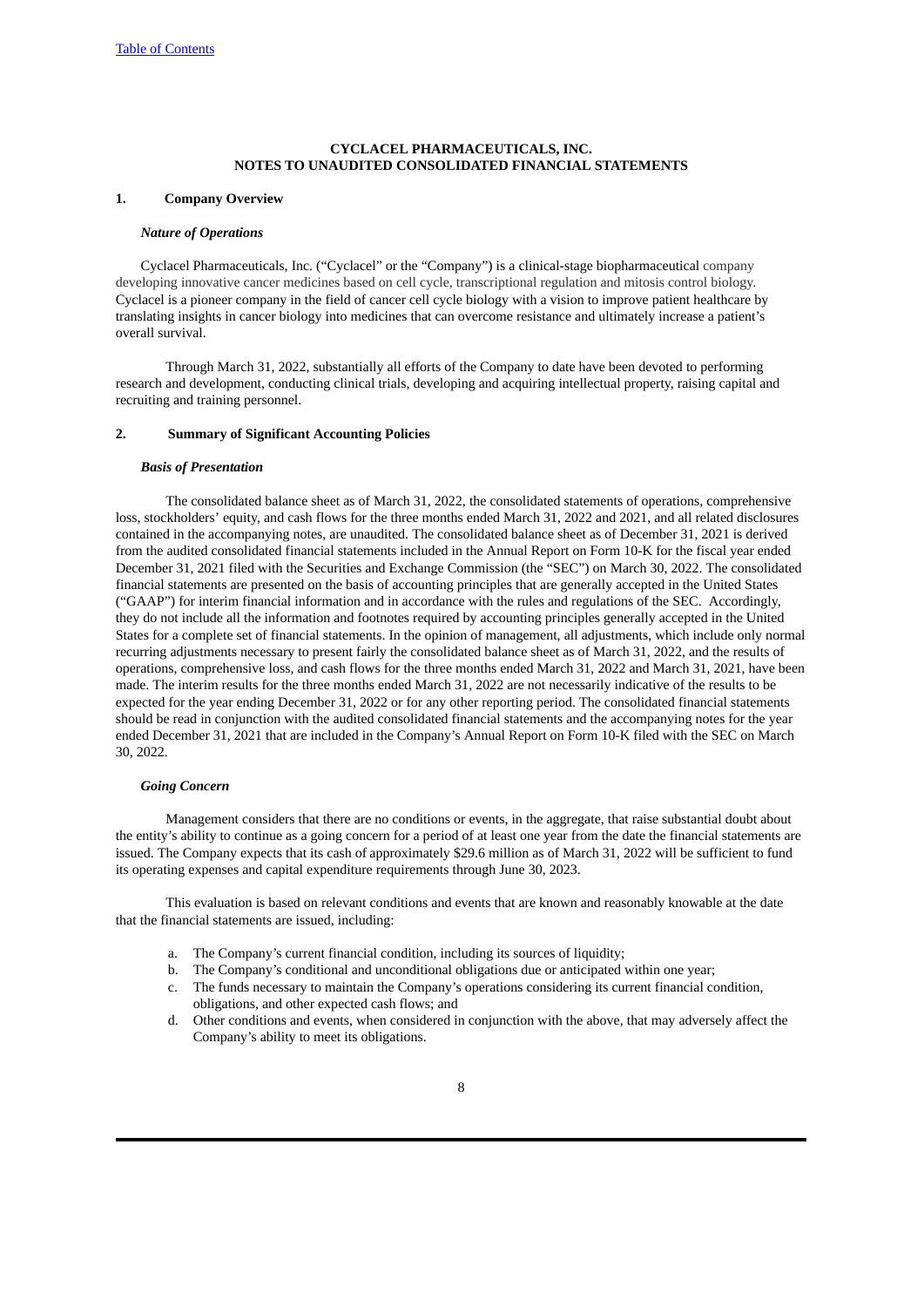The future viability of the Company beyond the second quarter of 2023 is dependent on its ability to raise additional capital to finance its operations. The Company does not currently have sufficient funds to complete development and commercialization of any of its drug candidates. Additional funding may not be available to the Company on favorable terms, or at all. If the Company is not able to secure additional funding when needed, it may have to delay, reduce the scope of or eliminate one or more of its clinical trials or research and development programs or make changes to its operating plan. In addition, it may have to partner one or more of its product candidate programs at an earlier stage of development, which would lower the economic value of those programs to the Company. The Company's inability to raise capital as and when needed could have a negative impact on its financial condition and ability to pursue its business strategies.

#### *Accounting standards adopted in the period*

In November 2021*,* the FASB issued ASU No. 2021-10, *Government Assistance (Topic 832): Disclosures by Business Entities about Government Assistance*. This ASU requires business entities to make annual disclosures about transactions with a government they account for by analogizing to a grant or contribution accounting model under ASC 958-605 or based on International Accounting Standard No. 20*.* ASU 2021-10 became effective for us on January 1, 2022. We have evaluated the effect that this guidance has on our Consolidated Financial Statements and determined it does not have a material impact.

In May 2021, the FASB issued ASU 2021-04, *Earnings Per Share (Topic 260), Debt-Modifications and Extinguishments (Subtopic 470-50), Compensation-Stock Compensation (Topic 718), and Derivatives and Hedging-Contracts in Entity's Own Equity (Subtopic 815-40)*. The new ASU addresses issuer's accounting for certain modifications or exchanges of freestanding equity-classified written call options. This amendment became effective for us on January 1, 2022. This new guidance does not have a material impact on our financial statements for any past transactions, but it could change the way that we account for subsequent amendments to our outstanding warrants, if any.

### *Recently Issued Accounting Pronouncements*

The Financial Accounting Standards Board ("FASB") has issued ASU 2020-04, "Reference Rate Reform (Topic 848)". This standard provides optional expedients and exceptions for applying generally accepted accounting principles (GAAP) to contracts, hedging relationships, and other transactions affected by reference rate reform initiatives that would replace interbank offered rates, including the London Interbank Offered Rate (LIBOR). For example, modifications of lease contracts within the scope of ASC 842 solely for changes in reference rates would be accounted for as a continuation of the existing contracts with no reassessments of the lease classification and the discount rate. The amendments in this ASU are effective for all entities as of March 12, 2020 through December 31, 2022. The Company does not currently have any contracts affected by this guidance.

#### *Fair Value of Financial Instruments*

Financial instruments consist of cash equivalents, accounts payable and accrued liabilities. The carrying amounts of cash equivalents, accounts payable and accrued liabilities approximate their respective fair values due to the nature of the accounts, notably their short maturities.

#### *Comprehensive Income (Loss)*

All components of comprehensive income (loss), including net income (loss), are reported in the financial statements in the period in which they are recognized. Comprehensive income (loss) is defined as the change in equity during a period from transactions and other events and circumstances from non-owner sources. Net income (loss) and other comprehensive income (loss), including foreign currency translation adjustments, are reported, net of any related tax effect, to arrive at comprehensive income (loss). No taxes were recorded on items of other comprehensive income (loss). There were no reclassifications out of other comprehensive income (loss) during the three months ended March 31, 2022 and 2021.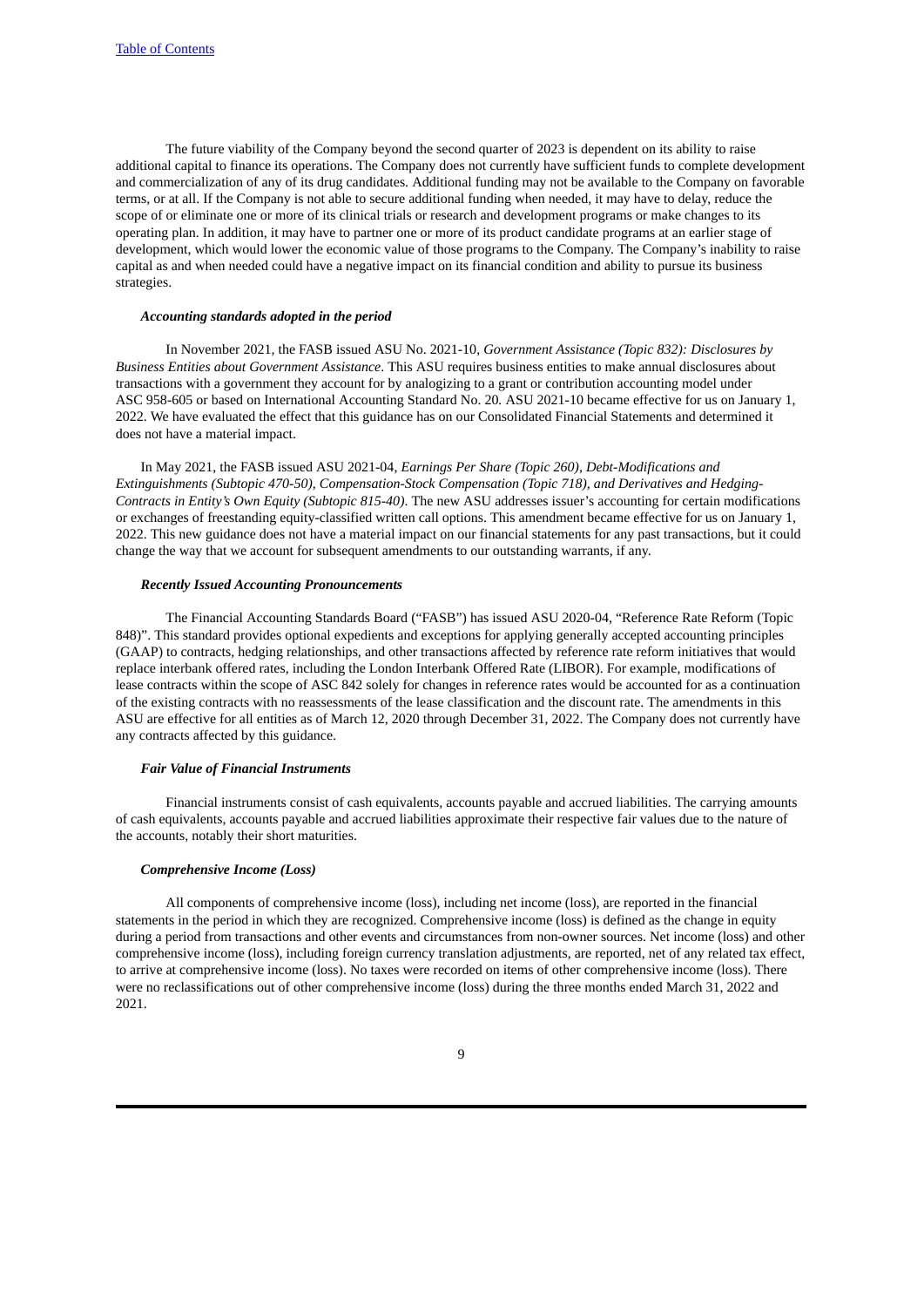### *Revenue recognition*

When the Company enters into contracts with customers, the Company recognizes revenue using the five stepmodel provided in ASC 606, *Revenue from Contracts with Customers* ("ASC 606"):

- (1) identify the contract with a customer;
- (2) identify the performance obligations in the contract;
- (3) determine the transaction price;
- (4) allocate the transaction price to the performance obligations in the contract; and
- (5) recognize revenue when, or as, the Company satisfies a performance obligation.

The transaction price includes fixed payments and an estimate of variable consideration, including milestone payments. The Company determines the variable consideration to be included in the transaction price by estimating the most likely amount that will be received and then applies a constraint to reduce the consideration to the amount which is probable of being received. When applying the constraint, the Company considers:

- Whether achievement of a development milestone is highly susceptible to factors outside the entity's influence, such as milestones involving the judgment or actions of third parties, including regulatory bodies;
- Whether the uncertainty about the achievement of the milestone is not expected to be resolved for a long period of time;
- Whether the Company can reasonably predict that a milestone will be achieved based on previous experience; and.
- The complexity and inherent uncertainty underlying the achievement of the milestone.

The transaction price is allocated to each performance obligation based on the relative selling price of each performance obligation. The best estimate of the selling price is determined after considering all reasonably available information, including market data and conditions, entity-specific factors such as the cost structure of the deliverable and internal profit and pricing objectives.

The revenue allocated to each performance obligation is recognized as or when the Company satisfies the performance obligation.

The Company recognizes a contract asset, when the value of satisfied (or part satisfied) performance obligations is in excess of the payment due to the Company, and deferred revenue when the amount of unconditional consideration is in excess of the value of satisfied (or part satisfied) performance obligations. Once a right to receive consideration is unconditional, that amount is presented as a receivable.

Grant revenue received from organizations that are not the Company's customers, such as charitable foundations or government agencies, is presented as a reduction against the related research and development expenses.

#### *Leases*

The Company accounts for lease contracts in accordance with ASC 842. As of March 31, 2022, the Company's one outstanding lease is classified as an operating lease.

The Company recognizes an asset for the right to use an underlying leased asset for the lease term and records lease liabilities based on the present value of the Company's obligation to make lease payments under the lease. As the Company's leases do not indicate an implicit rate, the Company uses a best estimate of its incremental borrowing rate to discount the future lease payments. The Company estimates its incremental borrowing rate based on observable information about risk-free interest rates that are the same tenure as the lease term, adjusted for various factors, including the effects of assumed collateral, the nature of how the loan is repaid (e.g., amortizing versus bullet), and the Company's credit risk.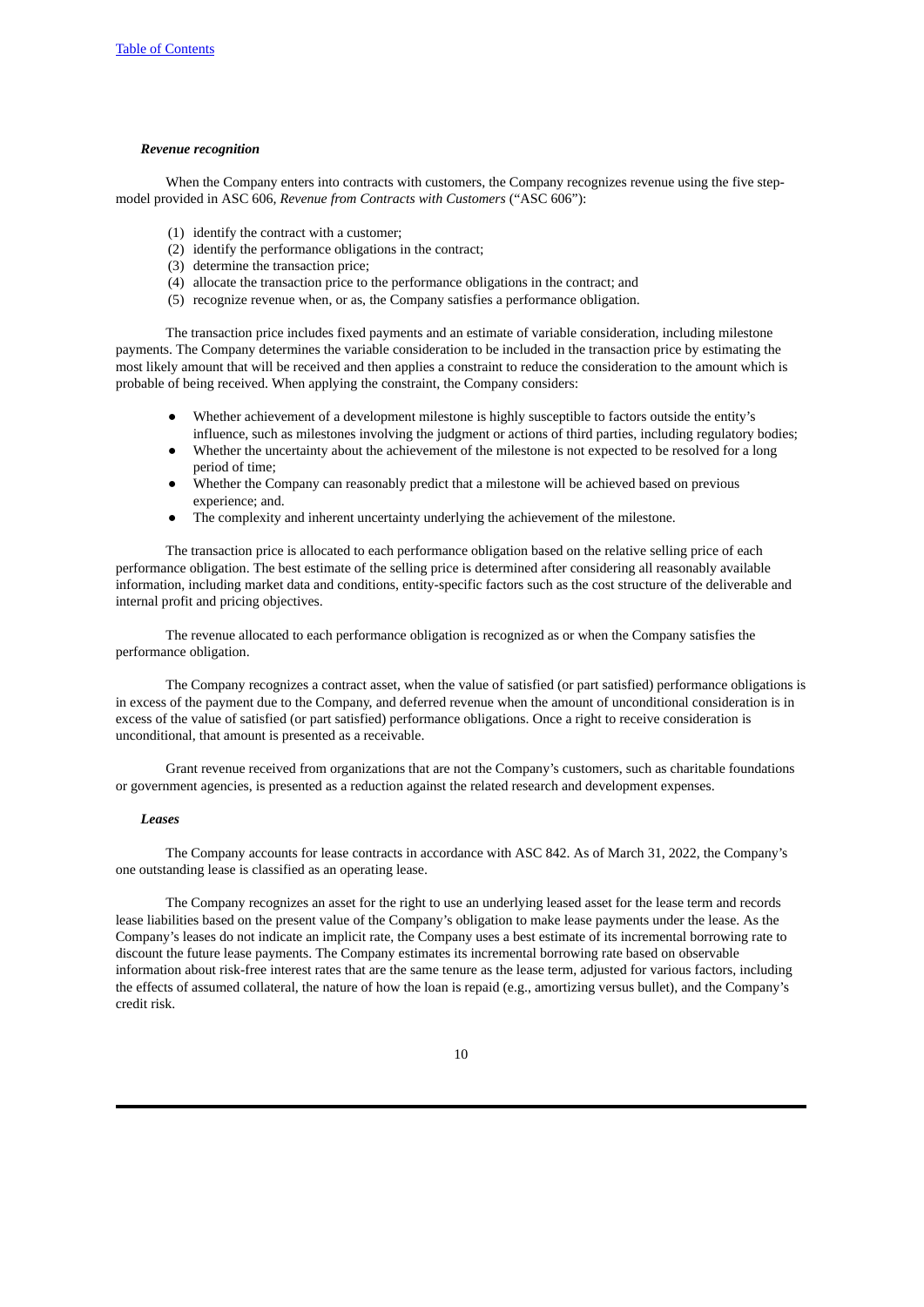The Company evaluates options included in its lease agreements to extend or terminate the lease. The Company will reflect the effects of exercising those options in the lease term when it is reasonably certain that the Company will exercise that option. In assessing whether it is reasonably certain that the Company will exercise an option, the Company considers factors such as:

- The lease payments due in any optional period;
- Penalties for failure to exercise (or not exercise) the option;
- Market factors, such as the availability of similar assets and current rental rates for such assets;
- The nature of the underlying leased asset and its importance to the Company's operations; and
- The remaining useful lives of any related leasehold improvements.

Lease expense for operating leases is recognized on a straight-line basis over the lease term. Variable lease payments, if any, are recognized in the period when the obligation to make those payments is incurred. Lease incentives received prior to lease commencement are recorded as a reduction in the right-of-use asset. Fixed lease incentives received after lease commencement reduce both the lease liability and the right-of-use asset.

The Company has elected an accounting policy to account for the lease and non-lease components as a single lease component.

# **3. Revenue**

There was no revenue recognized in the three months ended March 31, 2022 and 2021. The Company has no contract assets or liabilities in any period presented.

### **4. Net Loss per Common Share**

The Company calculates net loss per common share in accordance with ASC 260 "Earnings Per Share" ("ASC 260"). Basic and diluted net loss per common share was determined by dividing net loss applicable to common stockholders by the weighted average number of shares of common stock outstanding during the period.

The following potentially dilutive securities have not been included in the computation of diluted net loss per share for the three months ended March 31, 2022 and 2021, as the result would be anti-dilutive:

|                                             | March 31.<br>2022 | March 31,<br>2021 |
|---------------------------------------------|-------------------|-------------------|
| Stock options                               | 1,360,856         | 676,352           |
| 6% convertible exchangeable preferred stock | 85                | 85                |
| Series A preferred stock                    | 6.600             | 6.600             |
| Series B preferred stock                    | 1,188,725         | 1,188,725         |
| Common stock warrants                       | 3,234,379         | 3,234,379         |
| Total shares excluded from calculation      | 5,790,645         | 5,106,141         |

## **5. Prepaid Expenses and Other Current Assets**

Prepaid expenses and other current assets consisted of the following (in \$000s):

|                                                | March 31.<br>2022 | December 31,<br>2021 |
|------------------------------------------------|-------------------|----------------------|
| Research and development tax credit receivable | 4.732             | 3.727                |
| Prepayments and VAT receivable                 | 667               | 577                  |
| Other current assets                           | 1.539             | 79                   |
|                                                | 6.938             | 4.383                |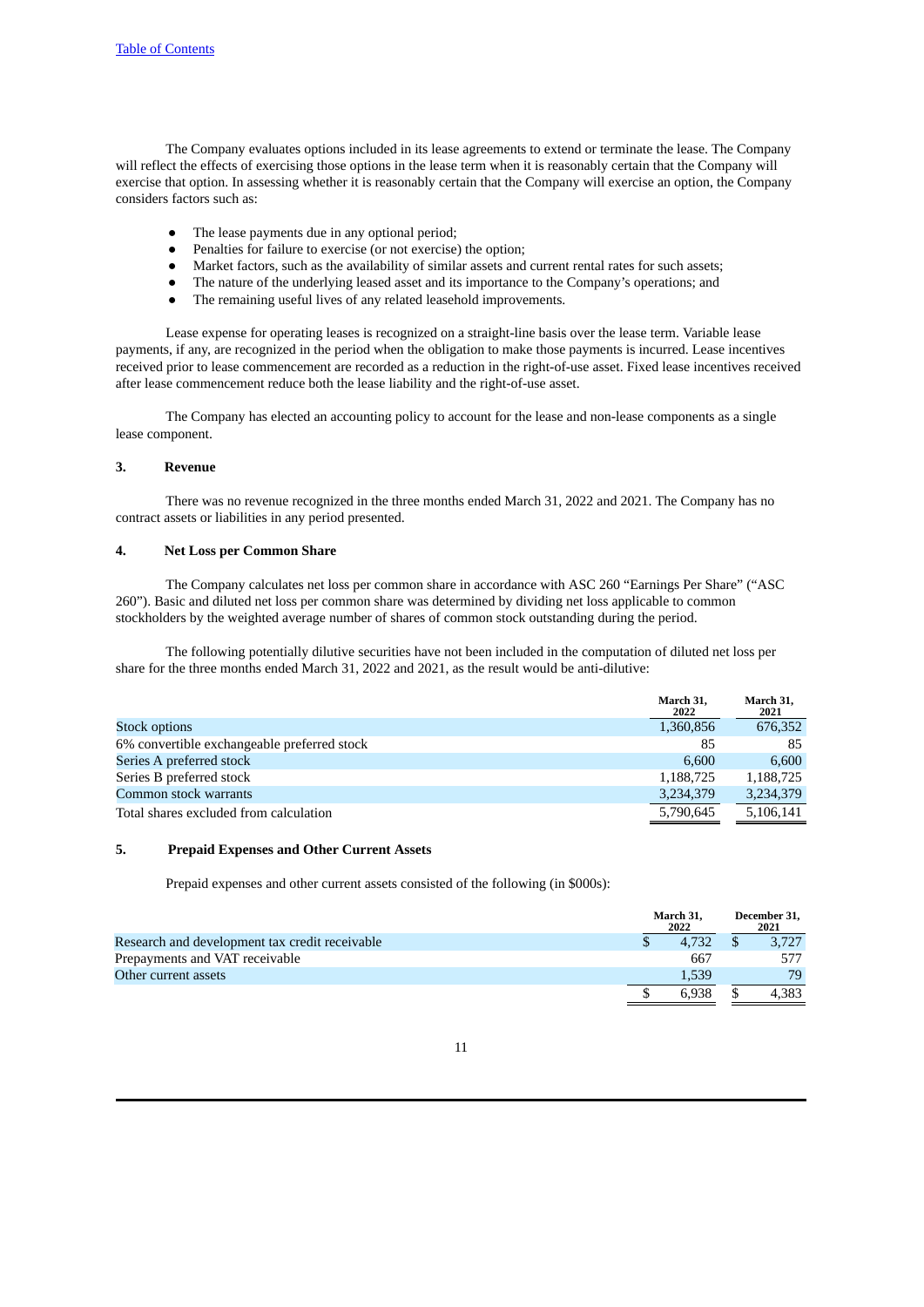Receivables of \$1.3 million are included in other current assets as of March 31, 2022. This relates to royalty payments receivable under a December 2005 Asset Purchase Agreement, or APA, whereby Xcyte Therapies, Inc., or Xcyte, (a business acquired by the Company in March 2006) sold certain assets and intellectual property to Thermo Fisher Scientific Company, or TSC, (formerly Invitrogen Corporation) through the APA and other related agreements. The assets and technology were not part of the Company's product development plan following the transaction between Xcyte and Cyclacel in March 2006. Accordingly, the Company recognized \$1.3 million of other income related to this transaction during the three months ended March 31, 2022.

### **6. Non-Current Assets**

As of March 31, 2022, the Company had non-current assets of \$2.9 million, which comprised of clinical trial deposits held by a contract research organization in relation to the Company's Phase 1/2 clinical trials.

# **7. Accrued and Other Liabilities**

Accrued and other current liabilities consisted of the following (in \$000s):

|                                     | March 31,<br>2022 | December 31,<br>2021 |       |  |
|-------------------------------------|-------------------|----------------------|-------|--|
| Accrued research and development    | 2.844             |                      | 2.310 |  |
| Accrued legal and professional fees | 392               |                      | 233   |  |
| Other current liabilities           | 118               |                      | 634   |  |
|                                     | 3.354             |                      | 3 177 |  |

Other current liabilities for the year ended December 31, 2021 was largely attributed to accrued payroll costs.

### **8. Leases**

The Company currently has one lease, relating to its facility in Berkeley Heights, New Jersey. On May 4, 2021, the Company assigned the operating lease relating to its facility in Dundee, Scotland to the University of Dundee, Scotland, incurring lease assignment costs of approximately \$400,000, of which 50% was payable on assignment. The remaining 50% was due on May 4, 2022 and is recorded as a payable for the period ended March 31, 2022. The Company has no further obligations, liabilities or commitments in relation to this facility.

For the three months ended March 31, 2022 and 2021, the Company recognized operating lease expenses of \$14,686 and \$97,660 respectively. Cash payments made during the three months ended March 31, 2022 and 2021 totaled \$15,435 and \$102,348 respectively, and were presented within cash outflows from operating activities. The remaining lease term as of March 31, 2022 is approximately 0.3 years for the Berkeley Heights facility. The discount rate used by the Company in determining the lease liability was 12%.

Remaining payments for this facility are as follows (in \$000s):

| 2022                               | Φ  | 21 |
|------------------------------------|----|----|
| 2023                               |    |    |
|                                    |    |    |
|                                    |    |    |
| 2024<br>2025<br>2026<br>Thereafter |    |    |
|                                    |    |    |
|                                    | ٠D | 21 |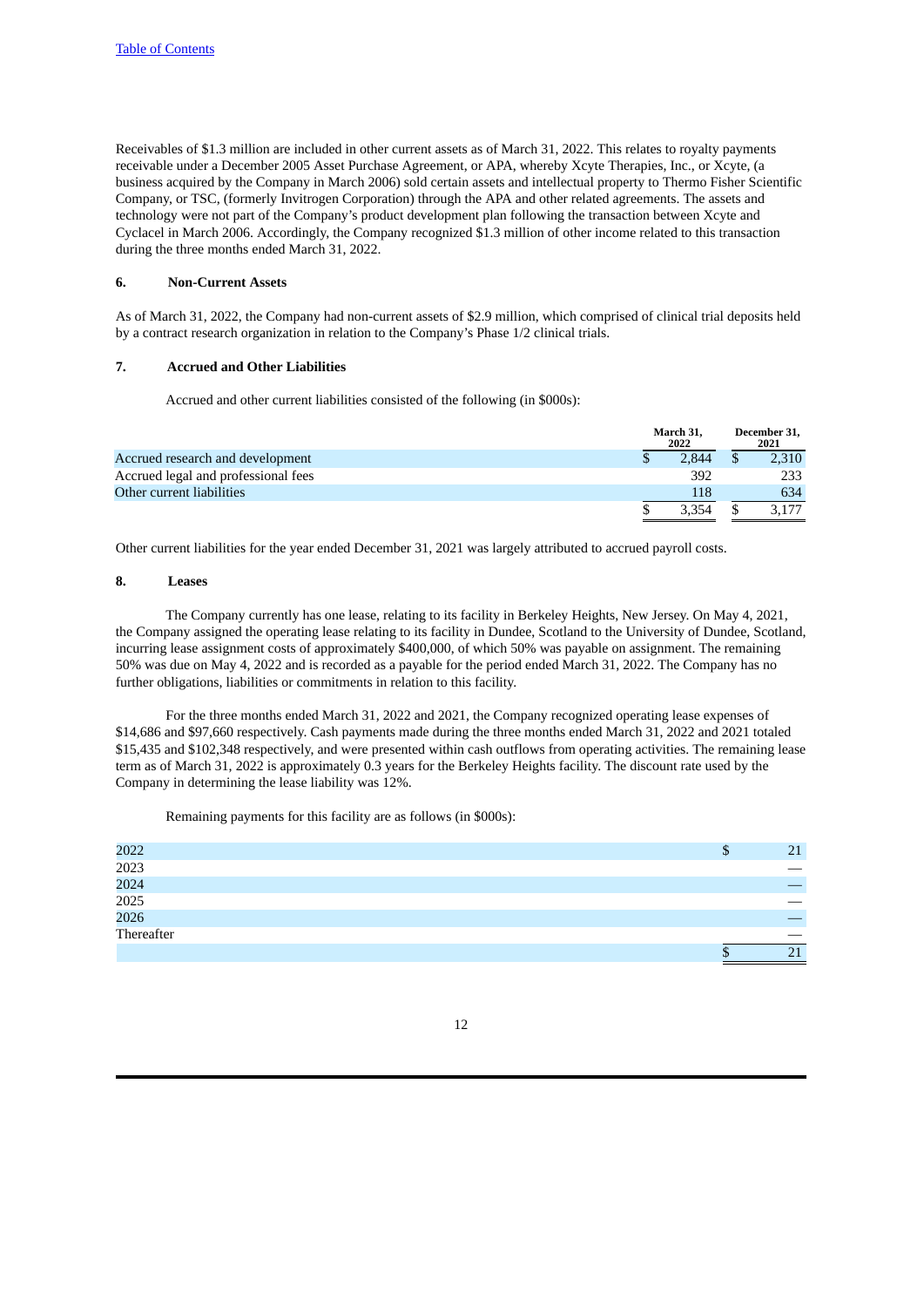#### **9. Stock Based Compensation**

ASC 718 requires compensation expense associated with share-based awards to be recognized over the requisite service period which, for the Company, is the period between the grant date and the date the award vests or becomes exercisable. Most of the awards granted by the Company (and still outstanding) vest ratably over one to four years. The Company recognizes all share-based awards under the straight-line attribution method, assuming that all granted awards will vest. Forfeitures are recognized in the periods when they occur.

Stock based compensation has been reported within expense line items on the consolidated statement of operations for the three months ended March 31, 202 and 2021 as shown in the following table (in \$000s):

|                                                    | <b>Three Months Ended</b> | March 31. |      |
|----------------------------------------------------|---------------------------|-----------|------|
|                                                    | 2022                      |           | 2021 |
| General and administrative                         | 252                       |           | 174  |
| Research and development                           | 128                       |           | 81   |
| Stock-based compensation costs before income taxes | 380                       |           | 255  |

### *2018 Plan*

The 2018 Equity Incentive Plan (the "2018 Plan") allows Cyclacel to make equity incentive grants to its officers, employees, directors and consultants. The 2018 Plan replaces the 2015 Equity Incentive Plan (the "2015 Plan"). The 2018 Plan allows for various types of award grants, including stock options and restricted stock units. On April 25, 2022, the Board of Directors adopted a resolution approving, subject to approval by the Company's stockholders, an amendment of the 2018 Equity Incentive Plan to increase the number of shares of Common Stock available for grant under the 2018 Plan by adding an additional 500,000 shares.

As of March 31, 2022, the Company has reserved 260,794 shares of the Company's common stock under the 2018 Plan for future issuances, including shares that were available under the 2015 Plan and carried forward to the 2018 Plan. Stock option awards granted under the Company's equity incentive plans have a maximum life of 10 years and generally vest over a one to four-year period from the date of grant.

#### *2020 Inducement Equity Incentive Plan*

In October 2020, the Inducement Equity Incentive Plan (the "Inducement Plan"), became effective. Under the Inducement Plan, Cyclacel may make equity incentive grants to new senior level Employees (persons to whom the Company may issue securities without stockholder approval). The Inducement Plan allows for the issuance of up to 200,000 shares of the Company's common stock (or the equivalent of such number). As of March 31, 2022, 120,000 shares under the Inducement Plan have been issued, leaving a remaining reserve of 80,000 shares.

#### *Option Grants*

There were 265,000 options granted during the three months ended March 31, 2022. These options had a grant date fair value ranging between \$2.62-\$2.90 per option. There were 73,669 options granted during the three months ended March 31, 2021. These options had a grant date fair value ranging between \$5.40-\$6.14 per option. The fair value of the stock options granted is calculated using the Black-Scholes option-pricing model as prescribed by ASC 718 using the following assumptions:

|                                            | Three months ended Three months ended<br>March 31, 2022 | March 31, 2021                              |
|--------------------------------------------|---------------------------------------------------------|---------------------------------------------|
| Expected term (years)                      |                                                         | $5 - 6$                                     |
| Risk free interest rate                    |                                                         | $1.370\% - 1.530\% \quad 0.420\% - 0.585\%$ |
| Volatility                                 | 93%                                                     | $99 - 102\%$                                |
| Expected dividend yield over expected term | $0.00\%$                                                | $0.00\%$                                    |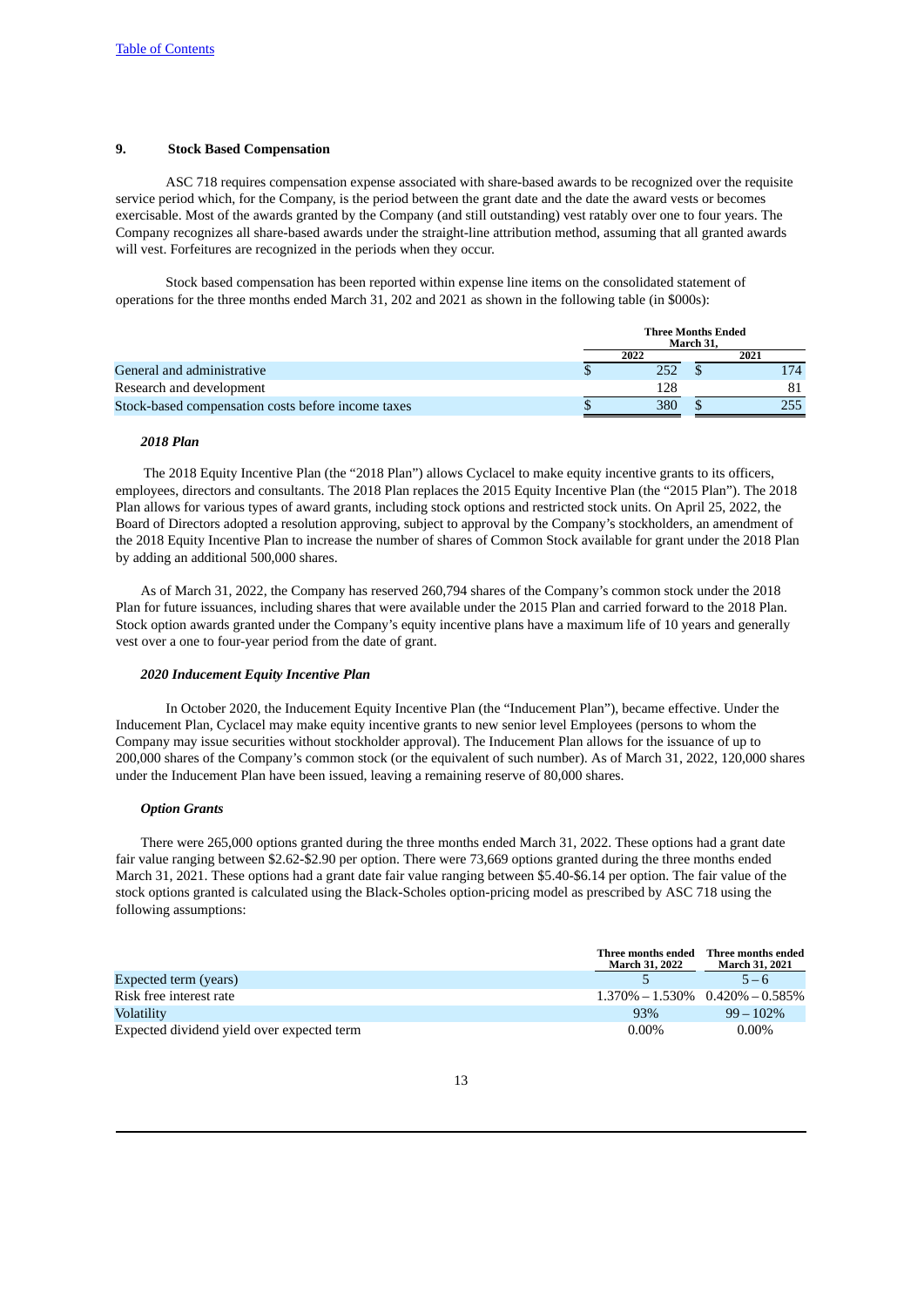There were no stock options exercised during each of the three months ended March 31, 2021 and 2022, respectively. The Company does not expect to be able to benefit from the deduction for stock option exercises that may occur because the company has tax loss carryforwards from prior periods that would be expected to offset any potential taxable income.

#### *Outstanding Options*

A summary of the share option activity and related information is as follows:

|                                          | Number of<br><b>Options</b><br>Outstanding |   | Weighted<br>Average<br>Exercise<br><b>Price Per Share</b> | Weighted<br>Average<br>Remaining<br>Contractual<br>Term (Years) |    | Aggregate<br><b>Intrinsic</b><br><b>Value (\$000)</b> |
|------------------------------------------|--------------------------------------------|---|-----------------------------------------------------------|-----------------------------------------------------------------|----|-------------------------------------------------------|
| Options outstanding at December 31, 2021 | 1,099,357                                  | S | 7.53                                                      | 8.99                                                            | \$ | 189                                                   |
| Granted                                  | 265,000                                    | S | 3.64                                                      |                                                                 |    |                                                       |
| Exercised                                |                                            |   |                                                           |                                                                 |    |                                                       |
| Cancelled/forfeited                      | (3,500)                                    | S | 5.49                                                      |                                                                 |    |                                                       |
| Options outstanding at March 31, 2022    | 1,360,857                                  | S | 6.77                                                      | 8.94 <sup>5</sup>                                               |    |                                                       |
|                                          |                                            |   |                                                           |                                                                 |    |                                                       |
| Unvested at March 31, 2022               | 973,597                                    | S | 4.00                                                      | 9.40                                                            | -S |                                                       |
| Vested and exercisable at March 31, 2022 | 387,260                                    |   | 13.74                                                     | 7.80                                                            | S  |                                                       |

# *Restricted Stock Units*

The Company issued 14,000 restricted stock units to employees during the year ended December 31, 2019. The Company issued 3,938 additional restricted stock units to employees during the year ended December 31, 2020, of which 1,491 units have been forfeited. The vesting of the remaining 16,524 outstanding restricted stock units was dependent upon the fulfillment of certain clinical conditions. The Company determined that the clinical conditions would not be satisfied as of December 31, 2021 and, as a result, these restricted stock units were cancelled as of December 31, 2021.

The Company issued an additional 18,992 restricted stock units to employees during the year ended December 31, 2021. These restricted stock units will vest over a period of one or three years. Each restricted stock unit was valued at \$6.69 based on their fair value at the date of grant, which is equivalent to the market price of a share of the Company's common stock. No restricted stock units were issued during the three months ended March 31, 2022.

Summarized information for restricted stock units' activity for the quarter ended March 31, 2021 is as follows:

|                                                         | <b>Restricted</b><br><b>Stock Units</b> |   | Weighted<br>Average<br><b>Grant Date</b><br><b>Value Per Share</b> |
|---------------------------------------------------------|-----------------------------------------|---|--------------------------------------------------------------------|
| Restricted Stock Units outstanding at December 31, 2021 | 18.992                                  | S | 6.69                                                               |
| Restricted Stock Units outstanding at March 31, 2022    | 18.992                                  | S | 6.69                                                               |
|                                                         |                                         |   |                                                                    |
| Unvested at March 31, 2022                              | 18.992                                  | S | 6.69                                                               |
| Vested and exercisable at March 31, 2022                |                                         |   |                                                                    |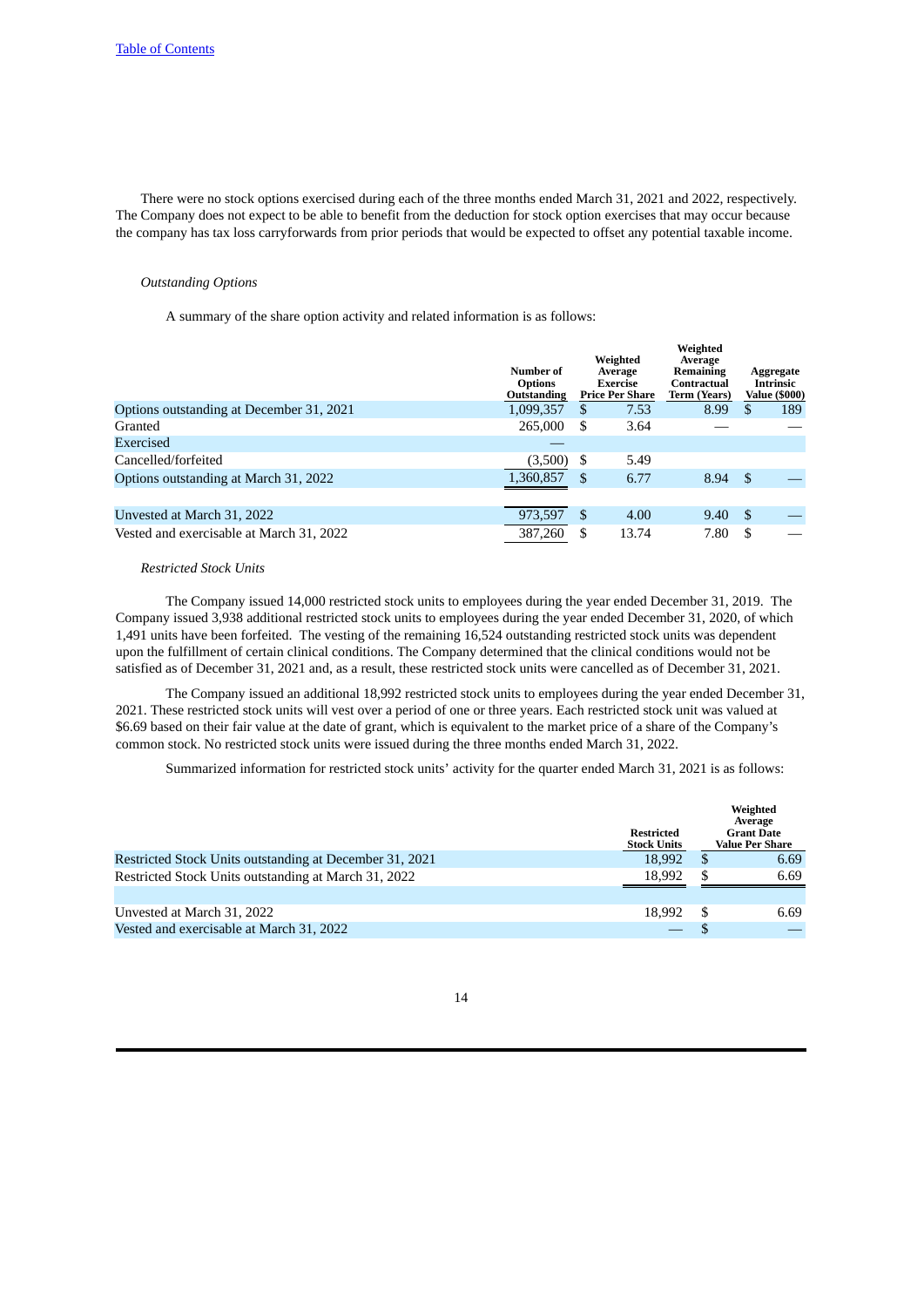### **10. Stockholders Equity**

### *August 2021 Controlled Equity Offering Sales Agreement*

On August 12, 2021, the Company entered into a Controlled Equity Offering Sales Agreement (the "Sales Agreement") with Cantor Fitzgerald & Co. ("Cantor"), pursuant to which it may issue and sell, from time to time, shares of its common stock having an aggregate offering price of up to \$10.0 million through Cantor as the sales agent. Cantor may sell the Company's common stock by any method permitted by law deemed to be an "at the market offering" as defined in Rule 415(a)(4) of the Securities Act.

Subject to the terms and conditions of the Sales Agreement, Cantor will use commercially reasonable efforts consistent with its normal trading and sales practices to sell shares of the Company's common stock from time to time, based upon the Company's instructions, including any price, time or size limits specified by the Company. The Company has provided Cantor with customary indemnification rights, and Cantor will be entitled to a commission at a fixed rate equal to 3.0% of the gross proceeds per share sold. The Company has no obligation to sell any of the shares and may at any time suspend sales under the Sales Agreement or terminate the Sales Agreement. As of March 31, 2022, a total of 752,425 shares, for gross proceeds of approximately \$4.0 million, have been sold pursuant to this agreement. A further 1,854 shares, for gross proceeds of approximately \$6,000, were sold subsequent to March 31, 2022.

### *March 2021 Equity Financing*

On March 12, 2021, the Company entered into an Underwriting Agreement (the "Underwriting Agreement") with Oppenheimer & Co. Inc., as representative of the underwriters identified therein (collectively, the "Underwriters"), pursuant to which the Company agreed to issue and sell 1,807,143 shares of common stock, \$0.001 par value per share, at a public offering price of \$7.00 per share (the "Offering") along with a 30-day overallotment option to purchase up to an additional 271,071 shares of common stock at the public offering price, less underwriting discounts and commissions.

The closing of the offering occurred on March 16, 2021, and the net proceeds to the Company (including exercise of the over-allotment option) were approximately \$13.5 million, after deducting placement agent fees and other offering expenses payable by the Company.

#### *December 2020 Equity Financing*

On December 18, 2020, the Company entered into a Securities Purchase Agreement (the "Purchase Agreement") with Acorn Bioventures, LP (the "Purchaser"), pursuant to which the Company agreed to offer, issue and sell to the Purchaser, (i) in a registered direct offering, (a) an aggregate of 485,912 shares (the "Common Shares") of common stock, par value \$0.001 per share ("Common Stock"), and (b) an aggregate of 237,745 shares of Series B Convertible Preferred Stock (the "Preferred Shares," and collectively with the Common Shares, the "Shares"), par value \$0.001 per share ("Series B Preferred Stock"), and (ii) in a concurrent private placement, warrants (the "Warrants") to purchase up to an aggregate of 669,854 shares (the "Warrant Shares") of Common Stock.

The combined purchase price for each Share, together with one Warrant to purchase 0.4 shares of Common Stock, is \$4.18. Each Warrant shall be exercisable beginning on the 12-month anniversary of the date of issuance for a period of five years after the date of issuance, at an exercise price of \$4.13 per Warrant Share. The exercise price of the Warrants will be subject to adjustment in the event of any stock dividends and splits, reverse stock split, recapitalization, reorganization or similar transaction, as described in the Warrants. The Warrants may be exercised on a "cashless" basis.

Each share of Series B Convertible Preferred Stock will convert into five shares of Common Stock.

The conversion feature within the Series B Convertible Preferred Stock was determined to be beneficial as of the offering date. A beneficial conversion feature is defined as a nondetachable conversion feature that is "in-the-money" at issuance. The Company calculated the value of the beneficial conversion feature based on its intrinsic value, which is the difference between the "effective conversion price" (after allocating the proceeds of the offering between the Series B Convertible Preferred Stock, the Warrants and Common Stock issued) and the market price of the Company's common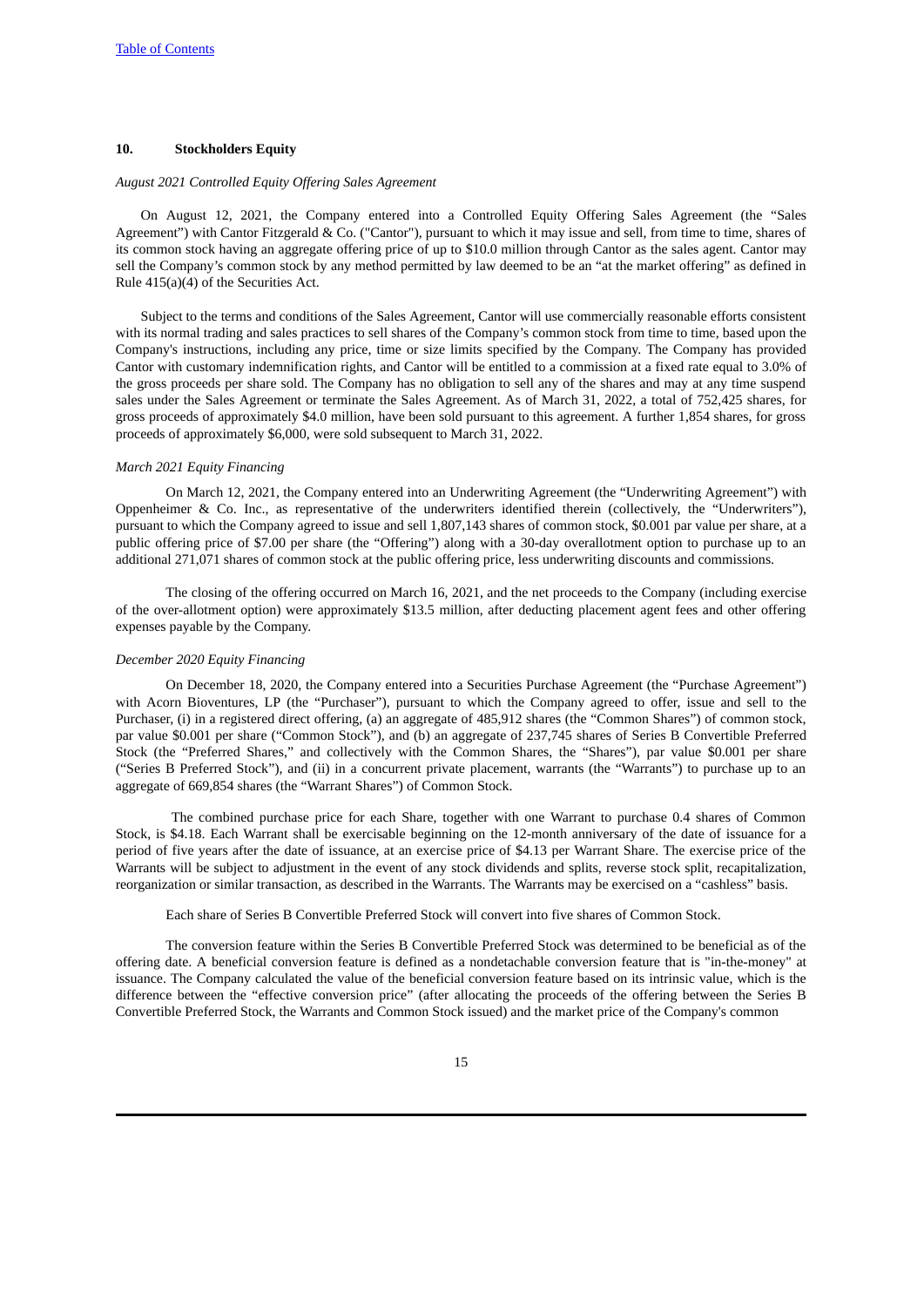shares, multiplied by the number of shares into which the Series B Convertible Preferred Stock is convertible. The effective conversion price of \$3.18 per share is different from the \$4.18 per share contractual conversion price.

As the series B Preferred Stock contained no stated redemption date and the conversion feature could be exercised at any time, the discount associated with the beneficial conversion feature was immediately charged against additional paid-in-capital and treated as a deemed dividend for both financial reporting and earnings per share purposes.

The common stock, Warrants and Series B Preferred Stock are freestanding financial instruments. The Warrants are classified within equity (as a component of additional paid-in capital) in the consolidated balance sheet and are not remeasured on a recurring basis. The Series B Preferred Stock is classified within permanent equity in the consolidated balance sheet.

The closing of the offering occurred on December 22, 2020 and the net proceeds to the Company were approximately \$6.9 million, after deducting offering expenses payable by the Company.

As of March 31, 2022, 237,745 shares of the Series B Preferred Stock remained issued and outstanding.

#### *April 2020 Equity Financing*

On April 21, 2020, the Company entered into a co-placement agency agreement with Roth Capital Partners, LLC, Ladenburg Thalmann & Co. Inc., and Brookline Capital Markets, a division of Arcadia Securities, LLC (the "Co-Placement Agents") and a securities purchase agreement with certain purchasers for the purchase and sale of (i) 1,910,000 shares of common stock, (ii) pre-funded warrants to purchase up to 2,090,000 shares of common stock at an exercise price of \$0.001 per share, and (iii) accompanying common stock warrants to purchase up to 4,000,000 shares of common stock at an exercise price of \$5.00 per share. The shares of common stock and accompanying common stock warrants were sold at a combined public offering price of \$5.00 per share and common stock warrant. Each common stock warrant sold with the shares of common stock represents the right to purchase one share of common stock at an exercise price of \$5.00 per share. The common stock warrants are exercisable immediately and expire five years from the date of issuance.

The pre-funded warrants and accompanying common stock warrants were sold at a combined public offering price of \$4.999 per pre-funded warrant and common stock warrant. The pre-funded warrants were sold to purchasers whose purchase of shares of common stock in the public offering would otherwise result in the purchaser, together with its affiliates and certain related parties, beneficially owning more than 4.99% (or, at the election of the purchaser, 9.99%) of the Company's outstanding common stock immediately following the consummation of the public offering, in lieu of shares of common stock. Each pre-funded warrant represents the right to purchase one share of the Company's common stock at an exercise price of \$0.001 per share. The pre-funded warrants are exercisable immediately and may be exercised at any time until the pre-funded warrants are exercised in full. The shares of common stock and pre-funded warrants, and accompanying common stock warrants, were issued separately and are immediately separable upon issuance.

The closing of the offering occurred on April 24, 2020, and the net proceeds to the Company were approximately \$18.3 million, after deducting placement agent fees and other offering expenses payable by the Company.

Subsequent to the closing of the offering, all of the pre-funded warrants issued in connection therewith were converted into 2,090,000 shares of common stock.

#### **Warrants**

#### *December 2020 Warrants*

As of March 31, 2022, warrants to purchase 669,854 remained outstanding. Each warrant shall be exercisable beginning on the 12-month anniversary of the date of issuance for a period of five years after the date of issuance, at an exercise price of \$4.13 per Warrant Share. The exercise price of the Warrants will be subject to adjustment in the event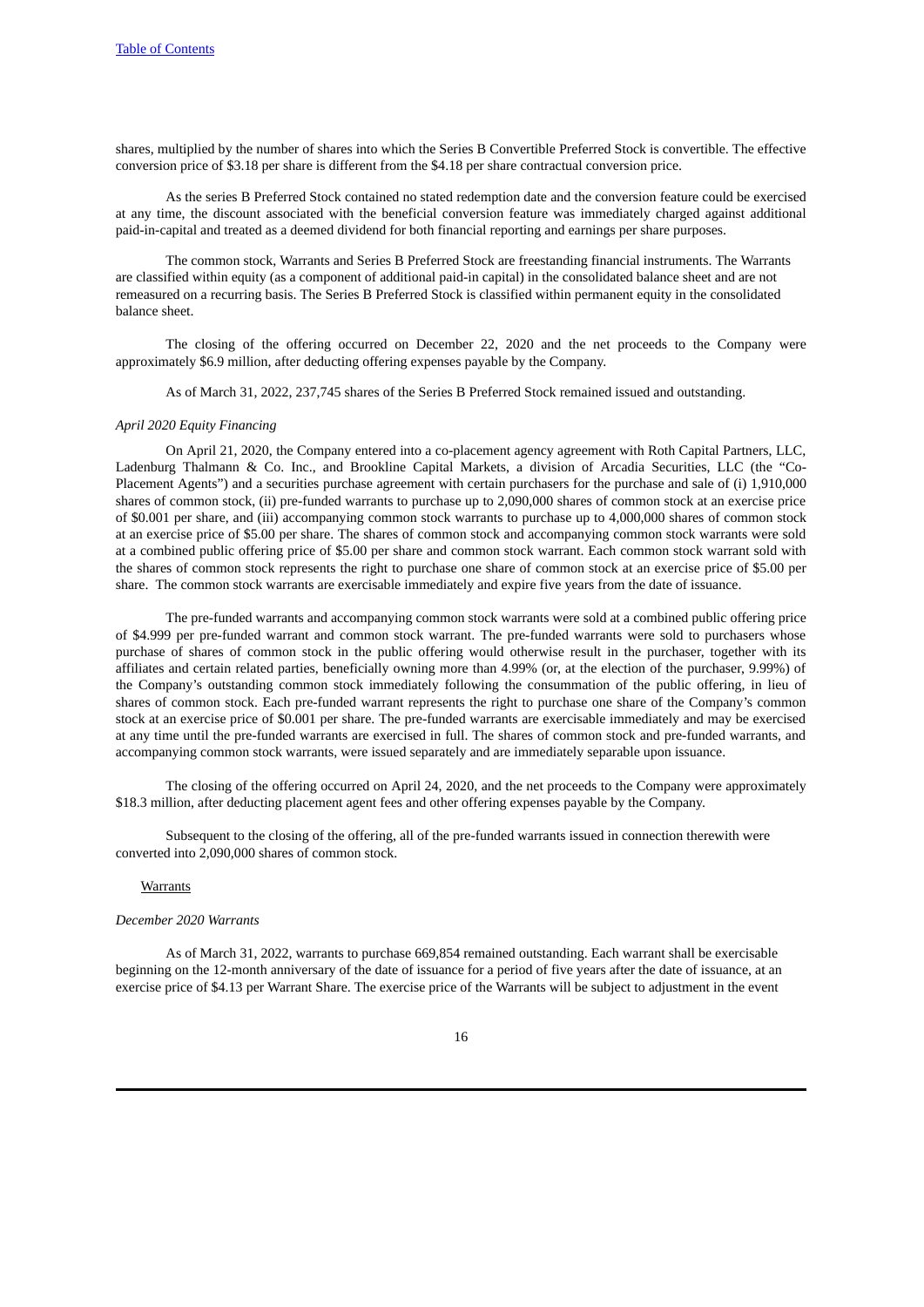of any stock dividends and splits, reverse stock split, recapitalization, reorganization or similar transaction, as described in the warrants. The warrants may be exercised on a "cashless" basis.

There were no exercises of these warrants during the three months ended March 31, 2022 or March 31, 2021.

#### *April 2020 Warrants*

As of March 31, 2022, 2,190,000 warrants issued in connection with the April 2020 equity financing remained outstanding, each with an exercise price of \$5.00. All such warrants were issued in connection with the April 2020 coplacement agency agreement. The common warrants are immediately exercisable and will expire on the fifth anniversary of the original issuance date. The exercise price and number of shares of common stock issuable upon exercise is subject to appropriate adjustment in the event of stock dividends, stock splits, reorganizations or similar events affecting the Company's common stock. The common warrants were issued separately from the common stock and were eligible for transfer immediately after issuance. A common warrant to purchase one share of common stock was issued for every share of common stock purchased in this offering.

The common warrants are exercisable, at the option of each holder, in whole or in part, by delivering to the Company a duly executed exercise notice accompanied by payment in full for the number of shares of the Company's common stock purchased upon such exercise (except in the case of a cashless exercise). A holder (together with its affiliates) may not exercise any portion of the common warrant to the extent that the holder would own more than 4.99% of the outstanding common stock immediately after exercise, except that upon at least 61 days prior notice from the holder to the Company, the holder may increase the amount of ownership of outstanding stock after exercising the holder's common warrants up to 9.99% of the number of shares of the Company's common stock outstanding immediately after giving effect to the exercise, as such percentage ownership is determined in accordance with the terms of the common warrants. No fractional shares of common stock will be issued in connection with the exercise of a common warrant. In lieu of fractional shares, the Company will round down to the next whole share.

There were no warrants exercised during the three months ended March 31, 2022, and a total of 909,000 warrants exercised during the three months ended March 31, 2021.

#### *July 2017 Warrants*

As of March 31, 2022, 374,525 warrants issued in connection with the July 2017 underwritten public offering remained outstanding, each with an exercise price of \$40.00. All such warrants were issued in connection with the July 2017 underwritten public offering and are immediately exercisable. The warrants expire in 2024. Subject to limited exceptions, a holder of warrants will not have the right to exercise any portion of its warrants if the holder (together with such holder's affiliates, and any persons acting as a group together with such holder or any of such holder's affiliates) would beneficially own a number of shares of common stock in excess of 4.99% (or, at the election of the purchaser, 9.99%) of the shares of our Common Stock then outstanding after giving effect to such exercise.

The exercise price and the number of shares issuable upon exercise of the warrants is subject to appropriate adjustment in the event of recapitalization events, stock dividends, stock splits, stock combinations, reclassifications, reorganizations or similar events affecting the Company's common stock. The warrant holders must pay the exercise price in cash upon exercise of the warrants, unless such warrant holders are utilizing the cashless exercise provision of the warrants. On the expiration date, unexercised warrants will automatically be exercised via the "cashless" exercise provision.

Prior to the exercise of any warrants to purchase common stock, holders of the warrants will not have any of the rights of holders of the common stock purchasable upon exercise, including the right to vote, except as set forth therein.

There were no exercises of these warrants during the three months ended March 31, 2022 or March 31, 2021.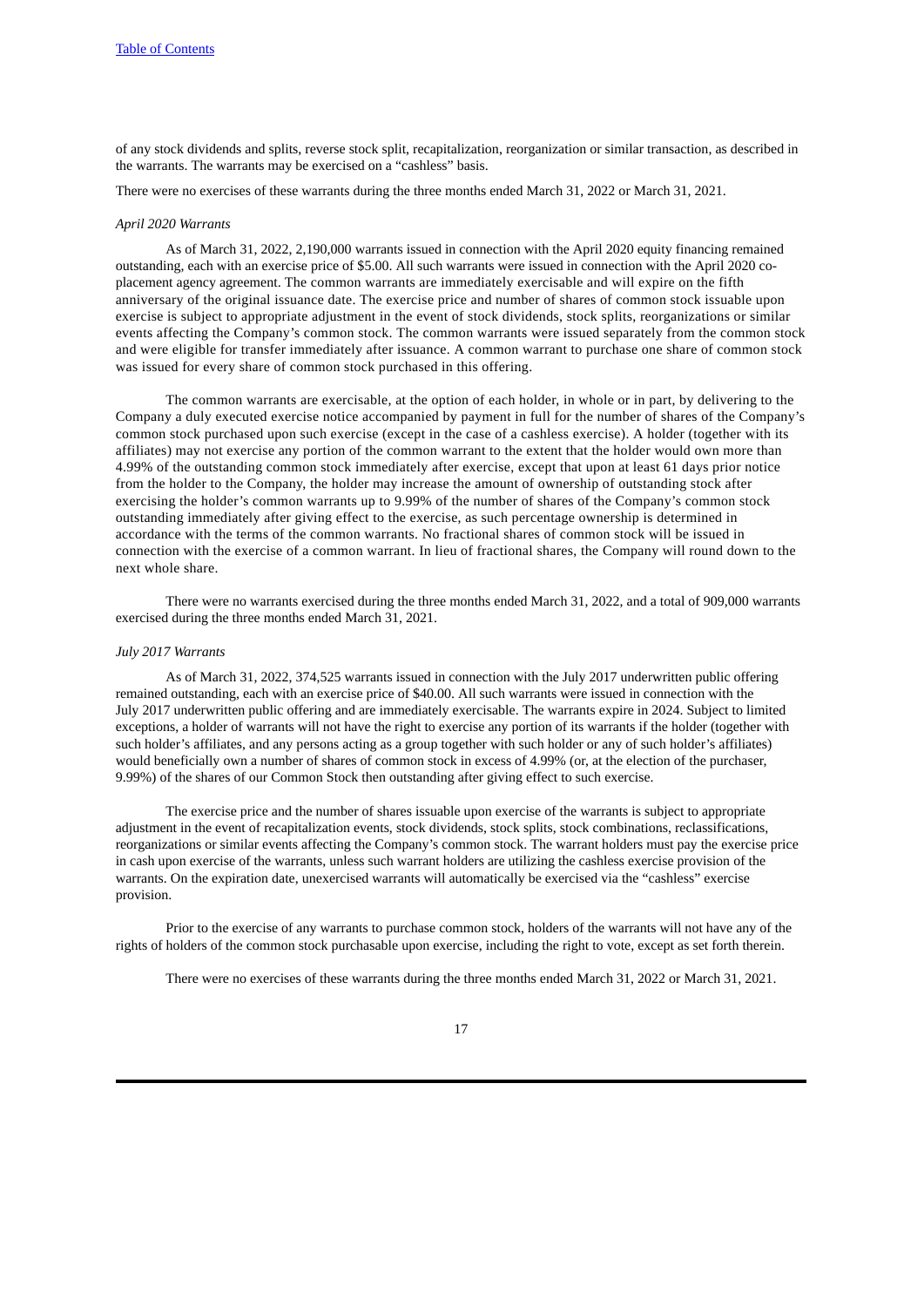### Series A Preferred Stock

8,872 shares of the Company's Series A Preferred Stock were issued in the July 2017 underwritten public offering. During the year ended December 31, 2017, 8,608 shares of the Series A Preferred Stock were converted into 215,200 shares of common stock. As of March 31, 2022, 264 shares of the Series A Preferred Stock remained issued and outstanding.

Each share of Series A Preferred Stock is convertible at any time at the option of the holder thereof, into a number of shares of common stock determined by dividing \$1,000 by the initial conversion price of \$40.00 per share, subject to a 4.99% blocker provision, or, upon election by a holder prior to the issuance of shares of Series A Preferred Stock, 9.99%, and is subject to adjustment for stock splits, stock dividends, distributions, subdivisions and combinations. The 264 shares of Series A Preferred Stock issued and outstanding at March 31, 2022 are convertible into 6,600 shares of common stock.

In the event of a liquidation, the holders of shares of the Series A Preferred Stock shall be permitted to participate on an as-converted-to-common-stock basis in any distribution of assets of the Company. The Company shall not pay any dividends on shares of common stock (other than dividends in the form of common stock) unless and until such time as dividends on each share of Series A Preferred Stock are paid on an as-converted basis. There is no restriction on the Company's ability to repurchase shares of Series A Preferred Stock while there is any arrearage in the payment of dividends on such shares, and there are no sinking fund provisions applicable to the Series A Preferred Stock.

Subject to certain conditions, at any time following the issuance of the Series A Preferred Stock, the Company has the right to cause each holder of the Series A Preferred Stock to convert all or part of such holder's Series A Preferred Stock in the event that (i) the volume weighted average price of our common stock for 30 consecutive trading days (the "Measurement Period") exceeds 300% of the initial conversion price of the Series A Preferred Stock (subject to adjustment for forward and reverse stock splits, recapitalizations, stock dividends and similar transactions), (ii) the daily trading volume on each Trading Day during such Measurement Period exceeds \$500,000 per trading day and (iii) the holder is not in possession of any information that constitutes or might constitute, material non-public information which was provided by the Company. The right to cause each holder of the Series A Preferred Stock to convert all or part of such holder's Series A Preferred Stock shall be exercised ratably among the holders of the then outstanding preferred stock.

The Series A Preferred Stock has no maturity date, will carry the same dividend rights as the common stock, and with certain exceptions, contains no voting rights. In the event of any liquidation or dissolution of the Company, the Series A Preferred Stock ranks senior to the common stock in the distribution of assets, to the extent legally available for distribution.

#### 6% Convertible Exchangeable Preferred Stock

As of March 31, 2022, there were 335,273 shares of the Company's 6% Convertible Exchangeable Preferred Stock (the "6% Preferred Stock") issued and outstanding at an issue price of \$10.00 per share. Dividends on the 6% Preferred Stock are cumulative from the date of original issuance at the annual rate of 6% of the liquidation preference of the 6% Preferred Stock, payable quarterly on the first day of February, May, August and November, commencing February 1, 2005. Any dividends must be declared by the Company's board of directors and must come from funds that are legally available for dividend payments. The 6% Preferred Stock has a liquidation preference of \$10.00 per share, plus accrued and unpaid dividends. As of March 31, 2022, accrued and unpaid dividends amounted to \$50,291.

The Company may automatically convert the 6% Preferred Stock into common stock if the per share closing price of the Company's common stock has exceeded \$59,220, which is 150% of the conversion price of the 6% Preferred Stock, for at least 20 trading days during any 30 day trading period, ending within five trading days prior to notice of automatic conversion.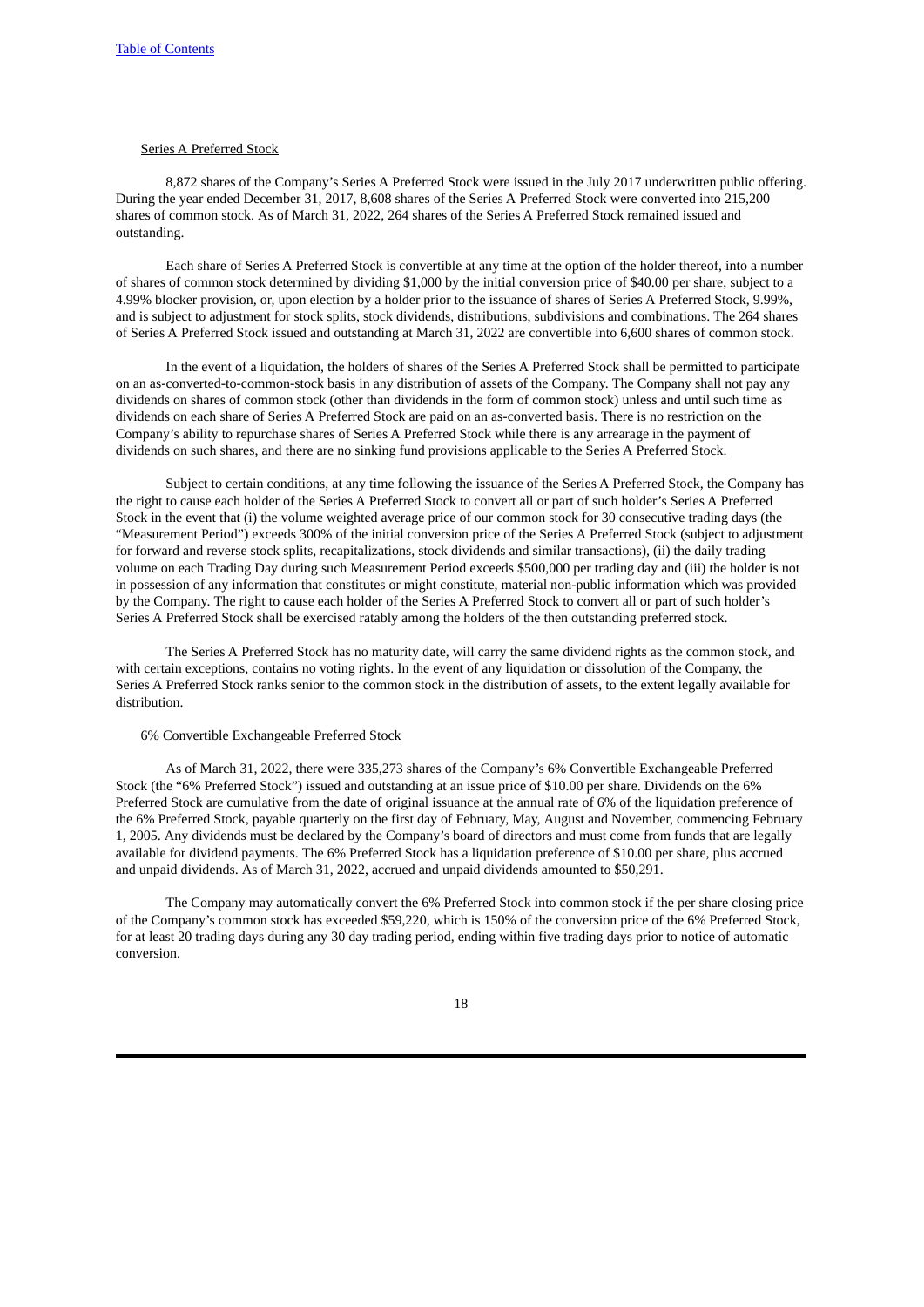The 6% Preferred Stock has no maturity date and no voting rights prior to conversion into common stock, except under limited circumstances.

The Company may, at its option, redeem the 6% Preferred Stock in whole or in part, out of funds legally available at the redemption price of \$10.00 per share.

The 6% Preferred Stock is exchangeable, in whole but not in part, at the option of the Company on any dividend payment date beginning on November 1, 2005 (the "Exchange Date") for the Company's 6% Convertible Subordinated Debentures (the "Debentures") at the rate of \$10.00 principal amount of Debentures for each share of 6% Preferred Stock. The Debentures, if issued, will mature 25 years after the Exchange Date and have substantially similar terms to those of the 6% Preferred Stock. No such exchanges have taken place to date.

#### **11. Subsequent Events**

#### *Dividends on 6% Preferred Stock*

On March 9, 2022, the board of directors declared a quarterly cash dividend in the amount of \$0.15 per share on the Company's 6% Preferred Stock. The cash dividend was paid on May 1, 2022 to the holders of record of the 6% Preferred Stock as of the close of business on April 14, 2022.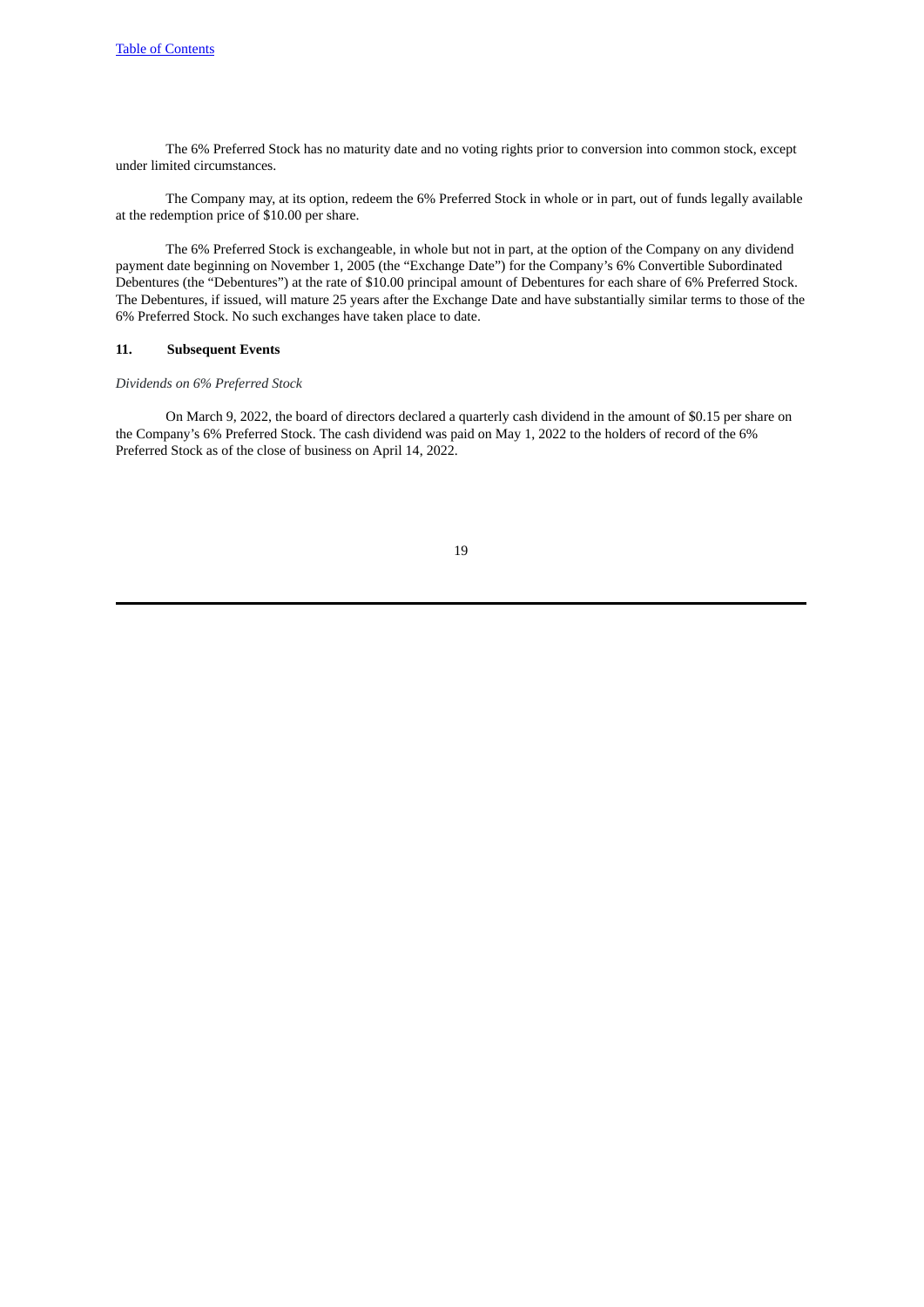### <span id="page-19-0"></span>**Item 2. Management's Discussion and Analysis of Financial Condition and Results of Operations**

### *CAUTIONARY STATEMENT REGARDING FORWARD-LOOKING STATEMENTS*

*This Quarterly Report on Form 10-Q, including, without limitation, Management's Discussion and Analysis of Financial Condition and Results of Operations, contains "forward-looking statements" within the meaning of Section 27A* of the Securities Exchange Act of 1933 as amended and Section 21E of the Securities Exchange Act of 1934, as amended (the "Exchange Act"). We intend that the forward-looking statements be covered by the safe harbor for forward-looking statements in the Exchange Act. The forward-looking information is based on various factors and was derived using *numerous assumptions. All statements, other than statements of historical fact, that address activities, events or* developments that we intend, expect, project, believe or anticipate will or may occur in the future are forward-looking statements. Such statements are based upon certain assumptions and assessments made by our management in light of *their experience and their perception of historical trends, current conditions, expected future developments and other* factors they believe to be appropriate. These forward-looking statements are usually accompanied by words such as *"believe," "anticipate," "plan," "seek," "expect," "intend" and similar expressions.*

*Forward-looking statements necessarily involve risks and uncertainties, and our actual results could differ* materially from those anticipated in the forward looking statements due to a number of factors, including those set forth in Part I, Item 1A, entitled "Risk Factors," of our Annual Report on Form 10-K for the year ended December 31, 2021, as updated and supplemented by Part II, Item 1A, entitled "Risk Factors," of our Quarterly Reports on Form 10-Q, and elsewhere in this report. These factors as well as other cautionary statements made in this Quarterly Report on Form 10-Q, should be read and understood as being applicable to all related forward-looking statements wherever they appear herein. The forward-looking statements contained in this Quarterly Report on Form 10-Q represent our judgment as of the date hereof. We encourage you to read those descriptions carefully. We caution you not to place undue reliance on the forwardlooking statements contained in this report. These statements, like all statements in this report, speak only as of the date of this report (unless an earlier date is indicated) and we undertake no obligation to update or revise the statements except as required by law. Such forward-looking statements are not quarantees of future performance and actual results will likely *differ, perhaps materially, from those suggested by such forward-looking statements. In this report, "Cyclacel," the "Company," "we," "us," and "our" refer to Cyclacel Pharmaceuticals, Inc.*

#### **Overview**

We are a clinical-stage biopharmaceutical company working to develop innovative cancer medicines based on cell cycle, transcriptional regulation and mitosis control biology. We are a pioneer company in the field of cancer cell cycle biology with a vision to improve patient healthcare by translating insights in cancer biology into medicines that can overcome resistance and ultimately increase a patient's overall survival. Our primary focus has been on our transcriptional regulation program which is evaluating fadraciclib, a CDK2/9 inhibitor, in solid tumors and hematological malignancies. The anti-mitotic program is evaluating CYC140, a PLK1 inhibitor, in advanced cancers.

We are evaluating oral fadraciclib and CYC140 in our Phase1/2 streamlined studies the aim of which is to assess safety and identify signals of clinical activity which may lead to registration-enabling outcomes.

#### **Fadraciclib Phase 1/2 Study in Advanced Solid Tumors and Lymphomas (065-101; NCT#04983810)**

In this ongoing study, thirteen patients have been treated in five dose escalation levels so far. The proof-of-concept stage includes 7 histologically defined cohorts thought to be sensitive to the drug's mechanism: breast, colorectal (including KRAS mutant), endometrial/ uterine, hepatobiliary, ovarian cancers and lymphomas. An additional basket cohort will enroll patients regardless of histology with biomarkers relevant to the drug's mechanism, including MCL1, MYC and/or cyclin E amplified.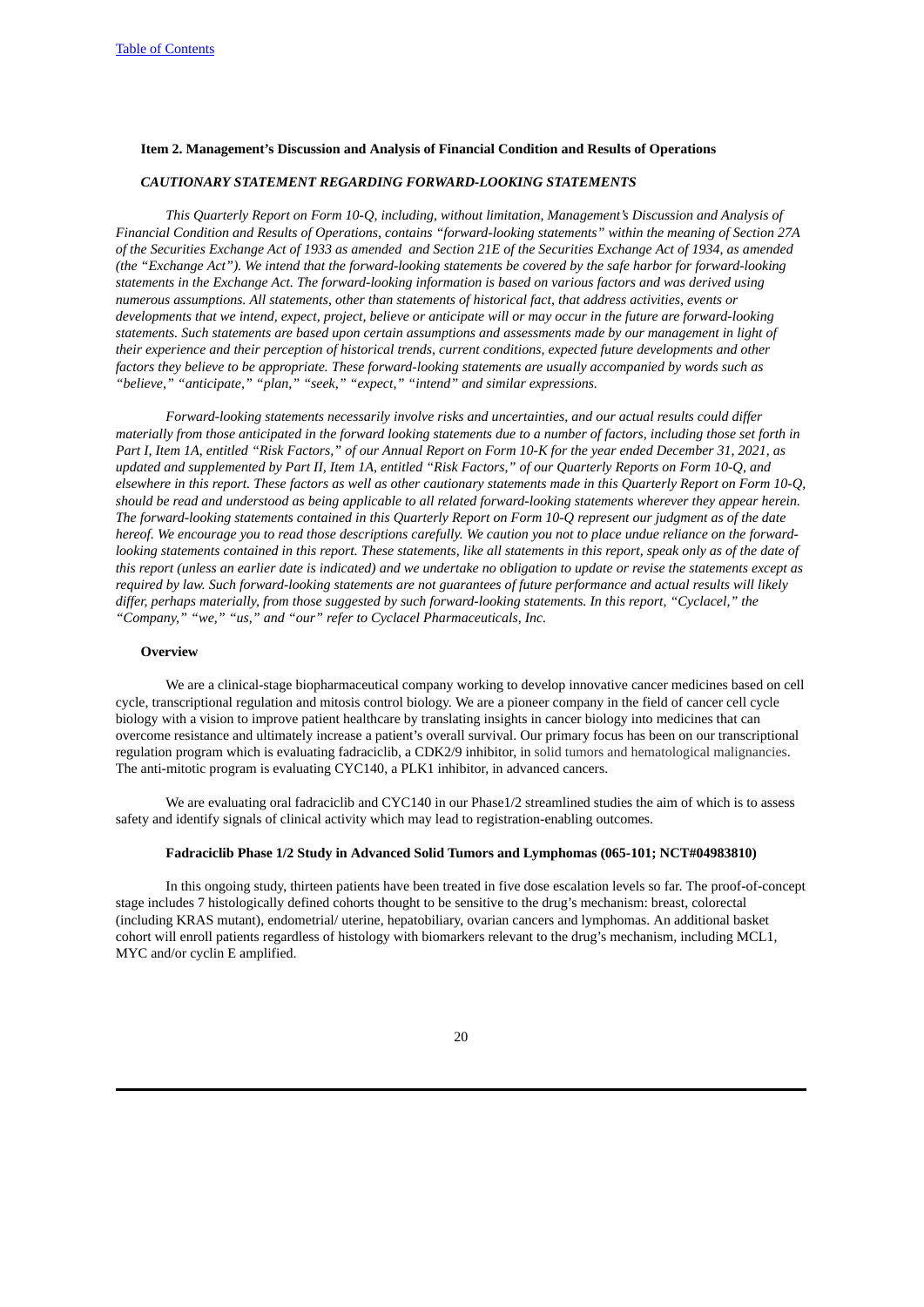### **Fadraciclib Phase 1/2 Study in Hematological Malignancies (065-102; NCT#05168904)**

In this ongoing study three patients have been treated in the first dose escalation level. The proof-of-concept stage, where fadraciclib will be administered both as a single agent as well as in combination, includes 7 histologically defined cohorts which will include patients with acute myeloid leukemia (AML) or myelodysplastic syndromes (MDS) who have an inadequate response or have progressed on venetoclax combinations with hypomethylating agent (HMA) or low dose Ara C; relapsed/refractory AML or MDS patients. The trial will also include patients with CLL who have progressed after at least two lines of therapy including a BTK inhibitor and/or venetoclax.

### **CYC140 Phase 1/2 Study in Hematological Malignancies (140-101; NCT#05358379)**

The first patient was dosed in this study in April 2022. Similar to fadraciclib this Phase 1/2 registration-directed trial uses a streamlined design and will first determine in a dose escalation stage the recommended Phase 2 dose (RP2D) for single-agent CYC140. Once RP2D has been established, the trial will immediately enter into proof-of-concept, cohort stage, using a Simon 2-stage design. In this stage CYC140 will be administered to patients in up to 7 mechanisticallyrelevant cohorts including patients with bladder, breast, colorectal (including KRAS mutant), hepatocellular and biliary tract, and lung cancers (both small cell and non-small cell), as well as lymphomas. An additional basket cohort will enroll patients with biomarkers relevant to the drug's mechanism, including MYC amplified tumors. The protocol allows for expansion of individual cohorts based on response which may allow acceleration of the clinical development and registration plan for CYC140.

We currently retain virtually all marketing rights worldwide to the compounds associated with our drug programs.

### **Results of Operations**

### *Three Months Ended March 31, 2022 and 2021*

#### *Revenues*

Revenues for each of the three months ended March 31, 2022 and 2021 were \$0.

#### *The future*

There are no active collaboration, licensing, or clinical supply agreements and we do not anticipate any revenues for the foreseeable future.

### *Research and development expenses*

From our inception, we have focused on drug discovery and development programs, with a particular emphasis on orally available anticancer agents, and our research and development expenses have represented costs incurred to discover and develop novel small molecule therapeutics, including clinical trial costs for fadraciclib, CYC140, sapacitabine, and seliciclib. We have also incurred costs in the advancement of product candidates toward clinical and preclinical trials and the development of in-house research to advance our biomarker program and technology platforms. We expense all research and development costs as they are incurred. Research and development expenses primarily include:

- Clinical trial and regulatory-related costs;
- Payroll and personnel-related expenses, including consultants and contract research organizations;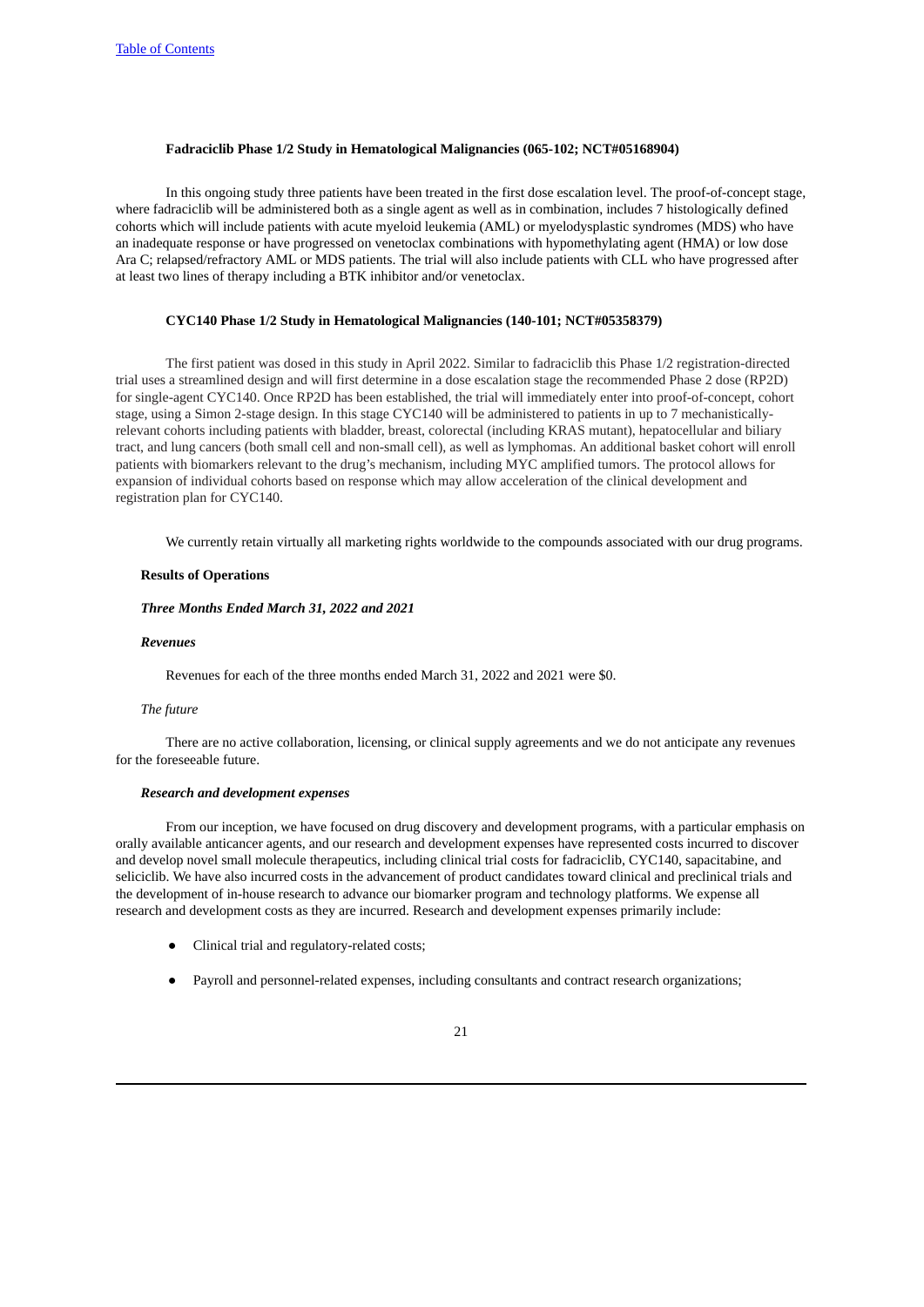- Preclinical studies, supplies and materials;
- Technology license costs;
- Stock-based compensation; and
- Rent and facility expenses for our offices.

The following table provides information with respect to our research and development expenditures for the three months ended March 31, 2022 and 2021 (in \$000s except percentages):

|                                                      | <b>Three Months Ended</b><br>March 31. |       | Difference |      |
|------------------------------------------------------|----------------------------------------|-------|------------|------|
|                                                      | 2022                                   | 2021  |            | $\%$ |
| Transcriptional Regulation (fadraciclib)             | 3.645                                  | 1.662 | 1,983      | 119  |
| Anti-mitotic (CYC140)                                | 1,122                                  | 679   | 443        | 65   |
| DNA Damage Response (sapacitabine)                   | 40                                     | 93    | (53)       | (57) |
| Other research and development programs and expenses | 147                                    | 132   | 15         |      |
| Total research and development expenses              | 4.954                                  | 2.566 | 2.388      | 93   |

Total research and development expenses represented 76% and 60% of our operating expenses for the three months ended March 31, 2022 and 2021, respectively.

Research and development expenses increased by \$2.4 million from \$2.6 million for the three months ended March 31, 2021 to \$5.0 million for the three months ended March 31, 2022. Expenditure for the transcriptional regulation program increased by \$2.0 million relative to the respective comparative period. This was due to an increase in clinical trial costs of \$1.7 million associated with the progression of clinical trials for the evaluation of fadraciclib in Phase 1/2 studies and an increase in non-clinical expenditure of \$0.3 million. Research and development expenses relating to CYC140 increased by \$0.4 million relative to the respective comparative period due to clinical trial costs associated with the opening of clinical trial sites for the evaluation of CYC140 in Phase 1/2 studies.

### *The future*

We continue to anticipate that overall research and development expenses for the year ended December 31, 2022 will increase compared to the year ended December 31, 2021 as we progress our clinical development programs.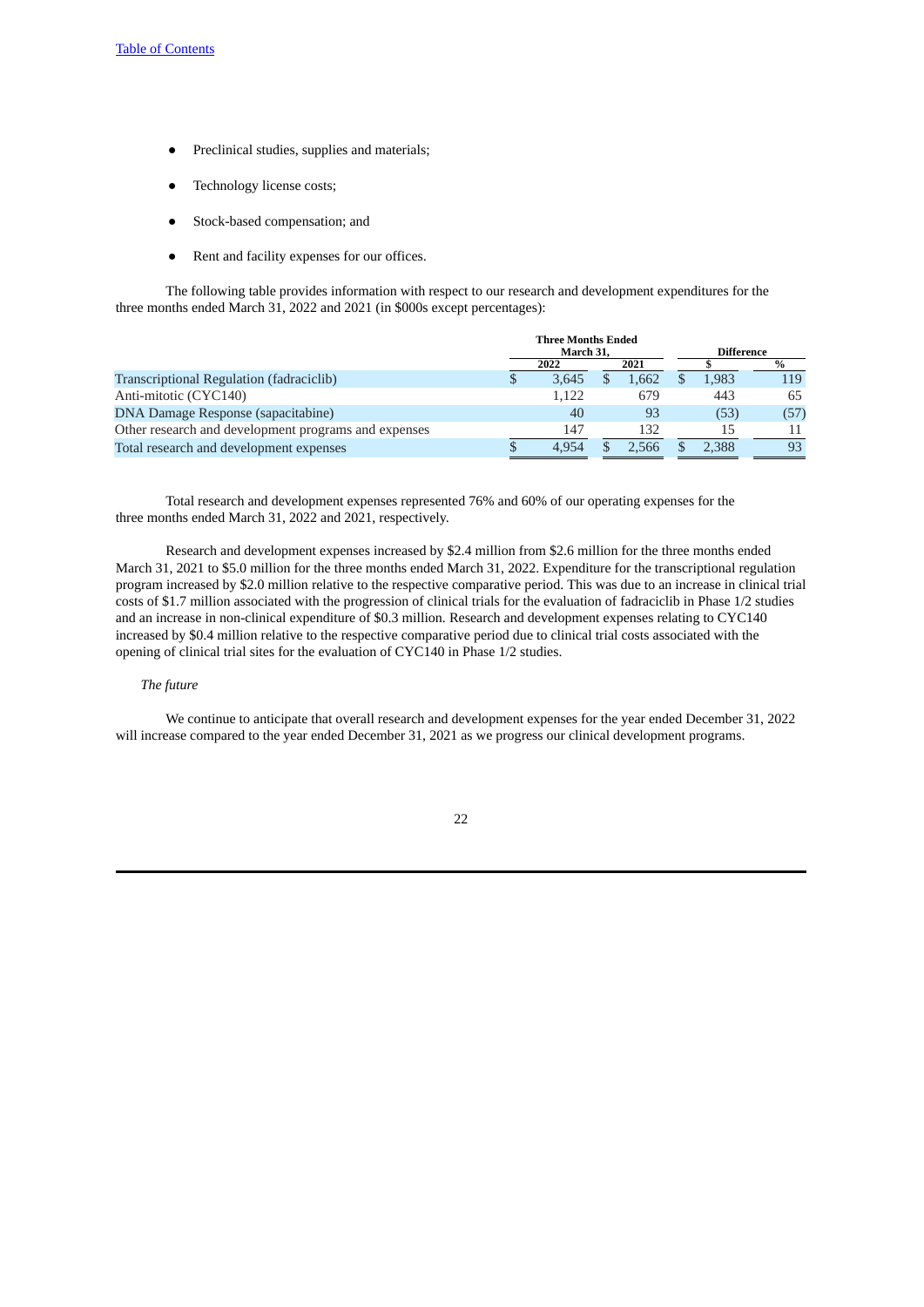### *General and administrative expenses*

General and administrative expenses include costs for administrative personnel, legal and other professional expenses and general corporate expenses. The following table summarizes the general and administrative expenses for the three months ended March 31, 2022 and 2021 (in \$000s except percentages):

|                                           | <b>Three Months Ended</b><br>March 31. |      | <b>Difference</b> |               |
|-------------------------------------------|----------------------------------------|------|-------------------|---------------|
|                                           | 2022                                   | 2021 |                   | $\frac{0}{0}$ |
| Total general and administrative expenses | 605                                    | 730  |                   | (8)           |

Total general and administration expenses represented 24% and 40% of our operating expenses for the three months ended March 31, 2022 and 2021, respectively. General and administrative expenses decreased by \$0.1 million from \$1.7 million for the three months ended March 31, 2021 to \$1.6 million for the three months ended March 31, 2022 as a result of lower professional and recruitment costs.

#### *The future*

We expect general and administrative expenditures for the year ended December 31, 2022 to reduce slightly compared to our expenditures for the year ended December 31, 2021, due to lower recruitment and professional costs.

#### *Other income (expense), net*

The following table summarizes other income for the three months ended March 31, 2022 and 2021 (in \$000 except percentages):

|                        | <b>Three Months Ended</b><br>March 31, |      | <b>Difference</b> |               |
|------------------------|----------------------------------------|------|-------------------|---------------|
|                        | 2022                                   | 2021 |                   | $\frac{0}{0}$ |
| Foreign exchange gains | 29                                     | 10   | 19                | 190           |
| Interest income        |                                        |      |                   |               |
| Other income, net      | 1,280                                  | 126  | 1,154             | 916           |
| Total other income     | 1,313                                  | 140  |                   | 838           |

Total other income increased by \$1.2 million from \$140,000 for the three months ended March 31, 2021 to \$1.3 million for the three months ended March 31, 2022. Other income relates to royalties receivable under a December 2005 Asset Purchase Agreement, or APA, whereby Xcyte Therapies, Inc., or Xcyte (a business acquired by us in March 2006) sold certain assets and intellectual property to ThermoFisher Scientific Company, or TSC (formerly Invitrogen Corporation) through the APA and other related agreements. The assets and technology were not part of our product development plan following the transaction between Xcyte and Cyclacel in March 2006. Accordingly, we presented \$1.3 million and \$126,000 as other income arising from sales related to this transaction during the three months ended March 31, 2022 and 2021 respectively.

#### *Foreign exchange gains (losses)*

Foreign exchange gains increased by \$19,000, from \$10,000 for the three months ended March 31, 2021, to \$29,000 for the three months ended March 31, 2022.

#### *The future*

Other income (expense), net for the year ended December 31, 2022, will continue to be impacted by changes in foreign exchange rates and the receipt of income under the APA. As we are not in control of sales made by TSC, we are unable to estimate the level and timing of income under the APA, if any.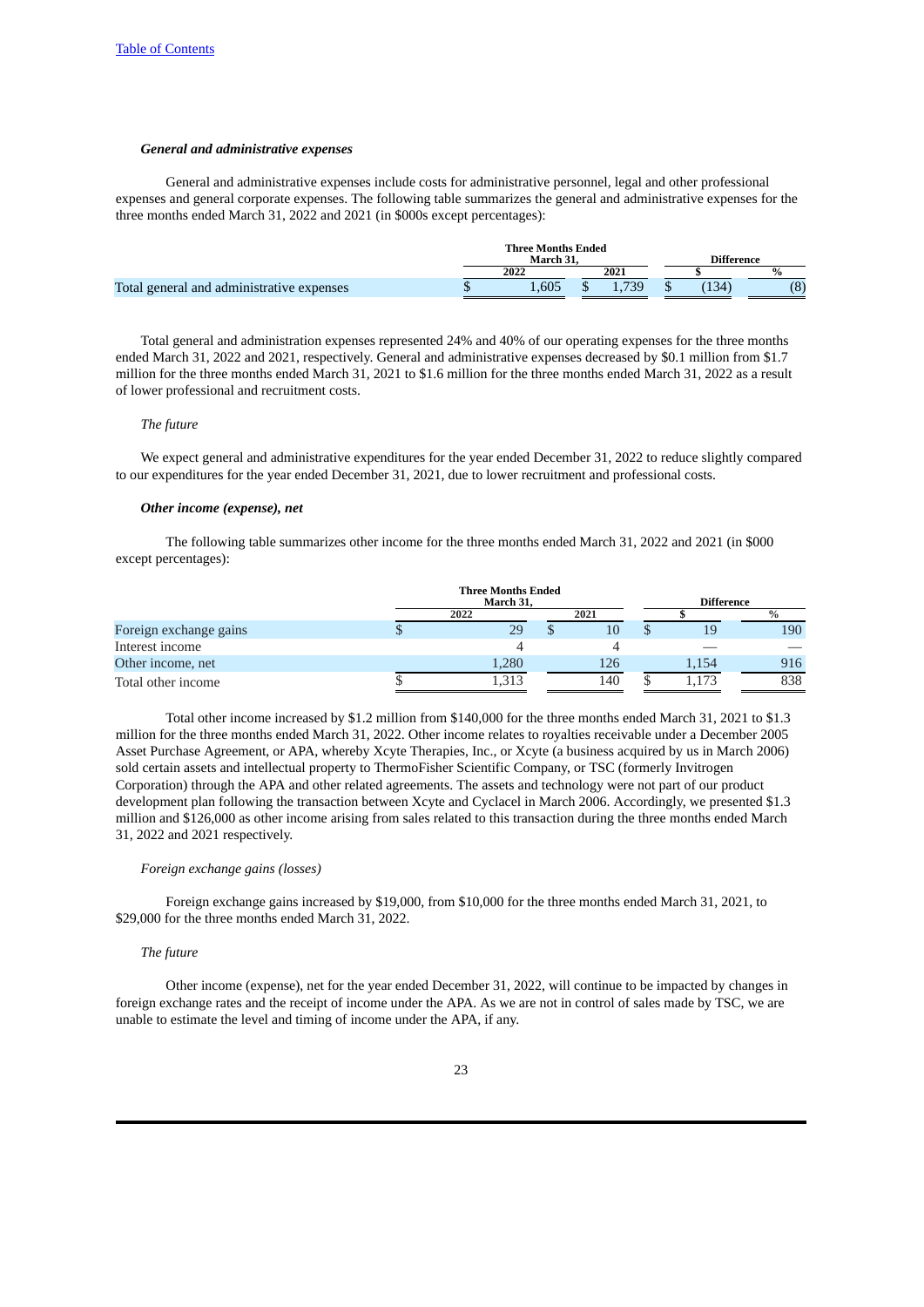Because the nature of funding advanced through intercompany loans is that of a long-term investment, unrealized foreign exchange gains and losses on such funding will be recognized in other comprehensive income until repayment of the intercompany loan becomes foreseeable.

#### *Income tax benefit*

Credit is taken for research and development tax credits, which are claimed from the United Kingdom's revenue and customs authority, or HMRC, in respect of qualifying research and development costs incurred.

The following table summarizes total income tax benefit for the three months ended March 31, 2022 and 2021 (in \$000s except percentages):

|                          | <b>Three Months Ended</b><br>March 31 |      |    | <b>Difference</b> |    |
|--------------------------|---------------------------------------|------|----|-------------------|----|
|                          | 2022                                  | 2021 |    |                   |    |
| Total income tax benefit | 1.138                                 | 687  | ۰D |                   | 66 |

The total income tax benefit, which comprised of research and development tax credits recoverable, increased significantly by approximately \$0.5 million from \$0.7 million for the three months ended March 31, 2021 to \$1.1 million for the three months ended March 31, 2022. The level of tax credits recoverable is linked directly to qualifying research and development expenditure incurred in any one year and the availability of trading losses.

#### *The future*

We expect to continue to be eligible to receive United Kingdom research and development tax credits for the foreseeable future and will continue to elect to receive payment of the tax credit. The amount of tax credits we will receive is entirely dependent on the amount of eligible expenses we incur and could be restricted by any future cap introduced by HMRC. As we expect our eligible expenses to be higher in the fiscal year ended December 31, 2022, the level of tax credits recoverable is anticipated to be higher in 2022 compared to the fiscal year ended December 31, 2021.

### *Liquidity and Capital Resources*

The following is a summary of our key liquidity measures as of March 31, 2022 and 2021 (in \$000s):

|                           | March 31,    |  |         |  |
|---------------------------|--------------|--|---------|--|
|                           | 2022         |  | 2021    |  |
| Cash and cash equivalents | 29.639       |  | 47,777  |  |
| Working capital:          |              |  |         |  |
| Current assets            | \$<br>36,577 |  | 50,463  |  |
| Current liabilities       | (6,204)      |  | (2,772) |  |
| Total working capital     | 30,373       |  | 47,691  |  |

Since our inception, we have relied primarily on the proceeds from sales of common and preferred equity securities to finance our operations and internal growth. Additional funding has come through research and development tax credits, government grants, the sale of product rights, interest on investments and licensing revenue. We have incurred significant losses since our inception. As of March 31, 2022, we had an accumulated deficit of \$ 389.1 million.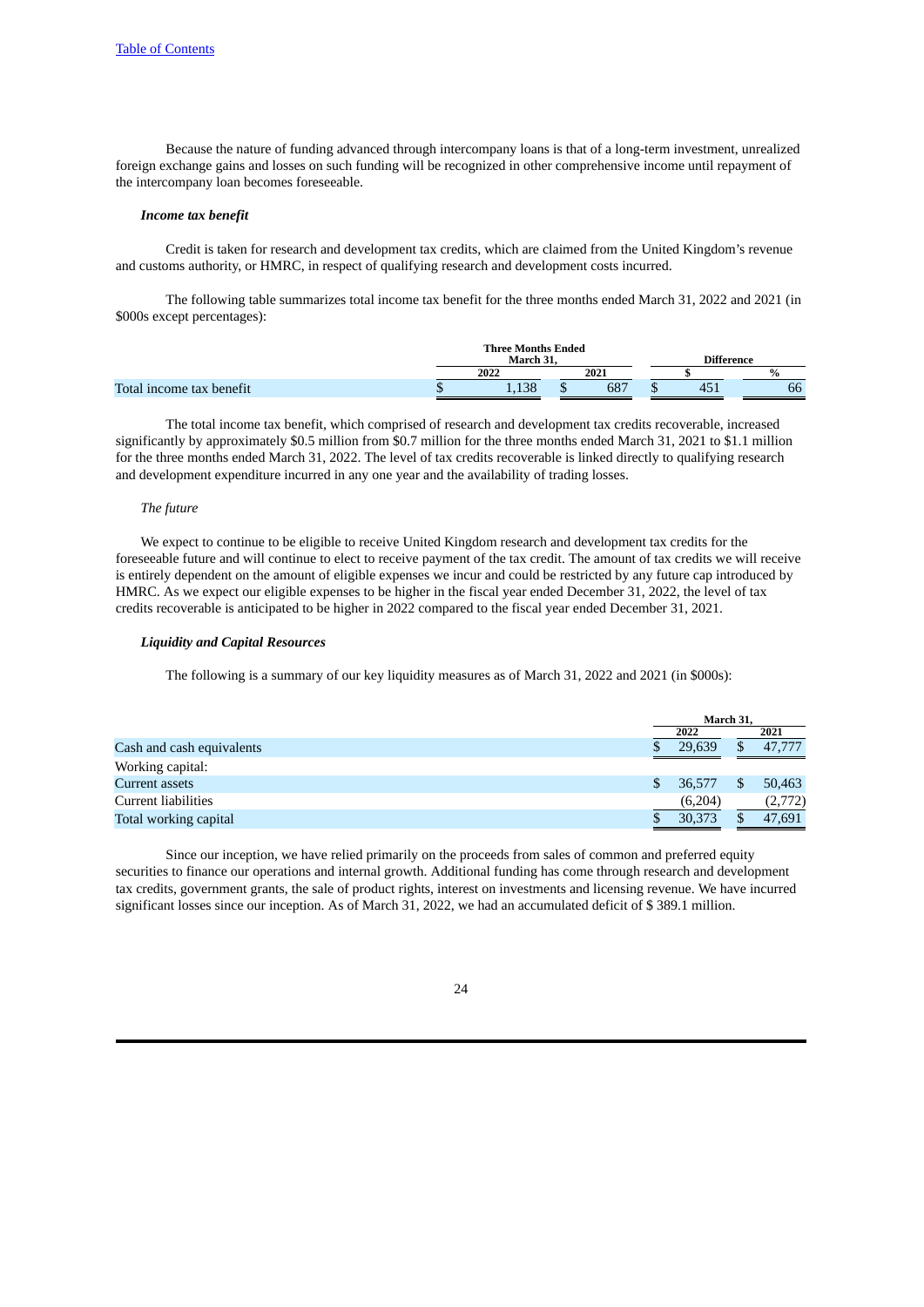# *Cash Flows*

Cash used in operating, investing and financing activities for the three months ended March 31, 2022 and 2021 is summarized as follows (in \$000s):

|                                                     | Three Months Ended March 31, |         |
|-----------------------------------------------------|------------------------------|---------|
|                                                     | 2022                         | 2021    |
| Net cash used in operating activities               | (6.775)                      | (3.566) |
| Net cash used in investing activities               | (4)                          | (78)    |
| Net cash (used in) provided by financing activities | (50)                         | 17.997  |

#### *Operating activities*

Net cash used in operating activities increased by \$3.2 million, from \$3.6 million for the three months ended March 31, 2021 to \$6.8 million for the three months ended March 31, 2022. The increase in cash used by operating activities was primarily the result of an increase in net loss of \$0.6 million due to increased clinical activities and a change in working capital of \$2.6 million.

#### *Investing activities*

Net cash used by investing activities decreased by \$74,000 for the three months ended March 31, 2022 predominantly due to decreased capital expenditures.

#### *Financing activities*

Net cash from financing activities decreased by approximately \$18.0 million for the three months ended March 31, 2022. Financing activities for the three months ended March 31, 2021 comprised approximately \$13.5 million in net proceeds from the issuance of common stock under an underwriting agreement with Oppenheimer & Co. Inc., and approximately \$4.5 million from warrant exercises associated with a co-placement agency agreement with Roth Capital Partners, LLC, Ladenburg Thalmann & Co. Inc., and Brookline Capital Markets, a division of Arcadia Securities, LLC. This was partially offset by payment of preferred dividends. There were no similar capital raising activities in the three months ended March 31, 2022.

#### *Operating Capital and Capital Expenditure Requirements*

We expect to continue to incur substantial operating losses in the future and cannot guarantee that we will generate any significant product revenues until a product candidate has been approved by the Food and Drug Administration ("FDA") or European Medicines Agency ("EMA") in other countries and successfully commercialized.

We believe that existing funds together with cash generated from operations, such as recent financing activities and the R&D tax credit, are sufficient to satisfy our planned working capital, capital expenditures and other financial commitments through June 30, 2023. However, we do not currently have sufficient funds to complete development and commercialization of any of our drug candidates. Current business and capital market risks could have a detrimental effect on the availability of sources of funding and our ability to access them in the future, which may delay or impede our progress of advancing our drugs currently in the clinical pipeline to approval by the FDA or EMA for commercialization. Additionally, we plan to continue to evaluate in-licensing and acquisition opportunities to gain access to new drugs or drug targets that would fit with our strategy. Any such transaction would likely increase our funding needs in the future.

Our future funding requirements will depend on many factors, including but not limited to:

the rate of progress and cost of our clinical trials, preclinical studies and other discovery and research and development activities;

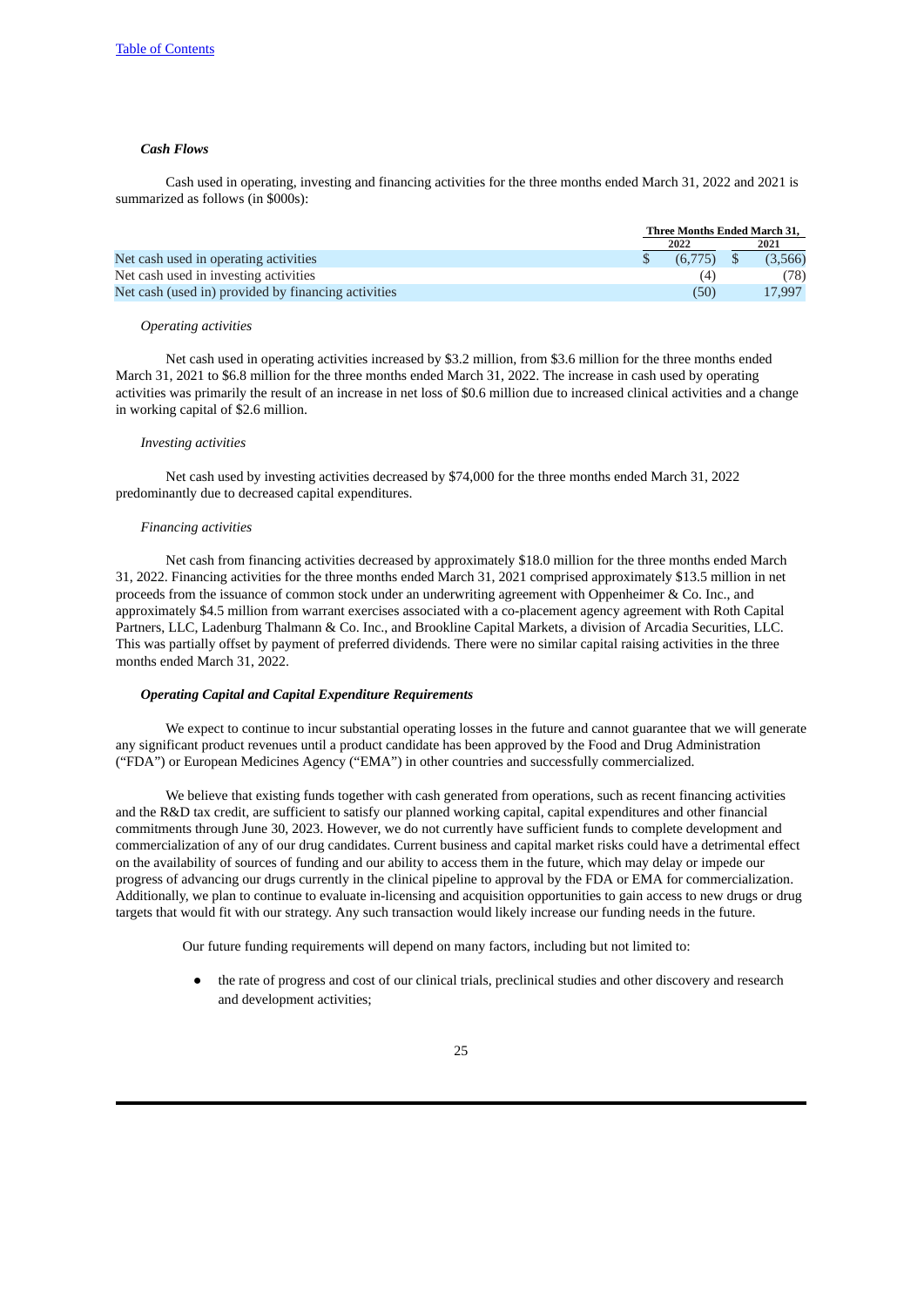- the costs associated with establishing manufacturing and commercialization capabilities;
- the extent to which the coronavirus impacts our financial condition and operations, which will depend on future developments that are highly uncertain and cannot be predicted with confidence, including the ultimate duration of the pandemic, the emergence of new geographic hotspots, the re-emergence of subsequent outbreaks, travel restrictions, quarantines, social distancing and business closure requirements in the United States and in other countries, and the effectiveness of actions taken globally to contain and treat the disease;
- the costs of acquiring or investing in businesses, product candidates and technologies;
- the costs of filing, prosecuting, defending and enforcing any patent claims and other intellectual property rights;
- the costs and timing of seeking and obtaining FDA and EMA approvals;
- the effect of competing technological and market developments; and
- the economic and other terms and timing of any collaboration, licensing or other arrangements into which we may enter.

Until we can generate a sufficient amount of product revenue to finance our cash requirements, which we may never do, we expect to finance future cash needs primarily through public or private equity offerings, debt financings or strategic collaborations. Although we are not reliant on institutional credit finance and therefore not subject to debt covenant compliance requirements or potential withdrawal of credit by banks, we are reliant on the availability of funds and activity in equity markets. We do not know whether additional funding will be available on acceptable terms, or at all. If we are not able to secure additional funding when needed, we may have to delay, reduce the scope of or eliminate one or more of our clinical trials or research and development programs or make changes to our operating plan. In addition, we may have to partner one or more of our product candidates at an earlier stage of development, which would lower the economic value of those programs to us.

### **Impact of COVID-19**

The COVID-19 pandemic has led to global supply chain challenges, which have negatively impacted the availability and cost of materials. The global outbreak of COVID-19 has also adversely affected our clinical trials with regards to the pace of patient enrollment as a result of restrictions on travel and/or transport of clinical materials, as well as diversion of hospital staff and resources to COVID-19 infected patients. The extent to which COVID-19 will continue to impact our business will depend on future developments, which are highly uncertain and cannot be predicted with confidence, such as the duration of the pandemic, the severity of COVID-19 or new variants or the effectiveness of actions to contain and treat COVID-19 and its variants, particularly in the geographies where we or our third-party suppliers, contract manufacturers, or contract research organizations operate. At this time, we are unable to fully estimate the impact of the pandemic or current geopolitical turmoil on its financial condition or operations, but either or both could materially affect our ability to raise future capital or to conduct clinical studies on a timely basis.

### **Critical Accounting Policies and Estimates**

Our critical accounting policies are those policies which require the most significant judgments and estimates in the preparation of our consolidated financial statements. We evaluate our estimates, judgments, and assumptions on an ongoing basis. Actual results may differ from these estimates under different assumptions or conditions. A summary of our critical accounting policies is presented in Part II, Item 7, of our Annual Report on Form 10-K for the year ended

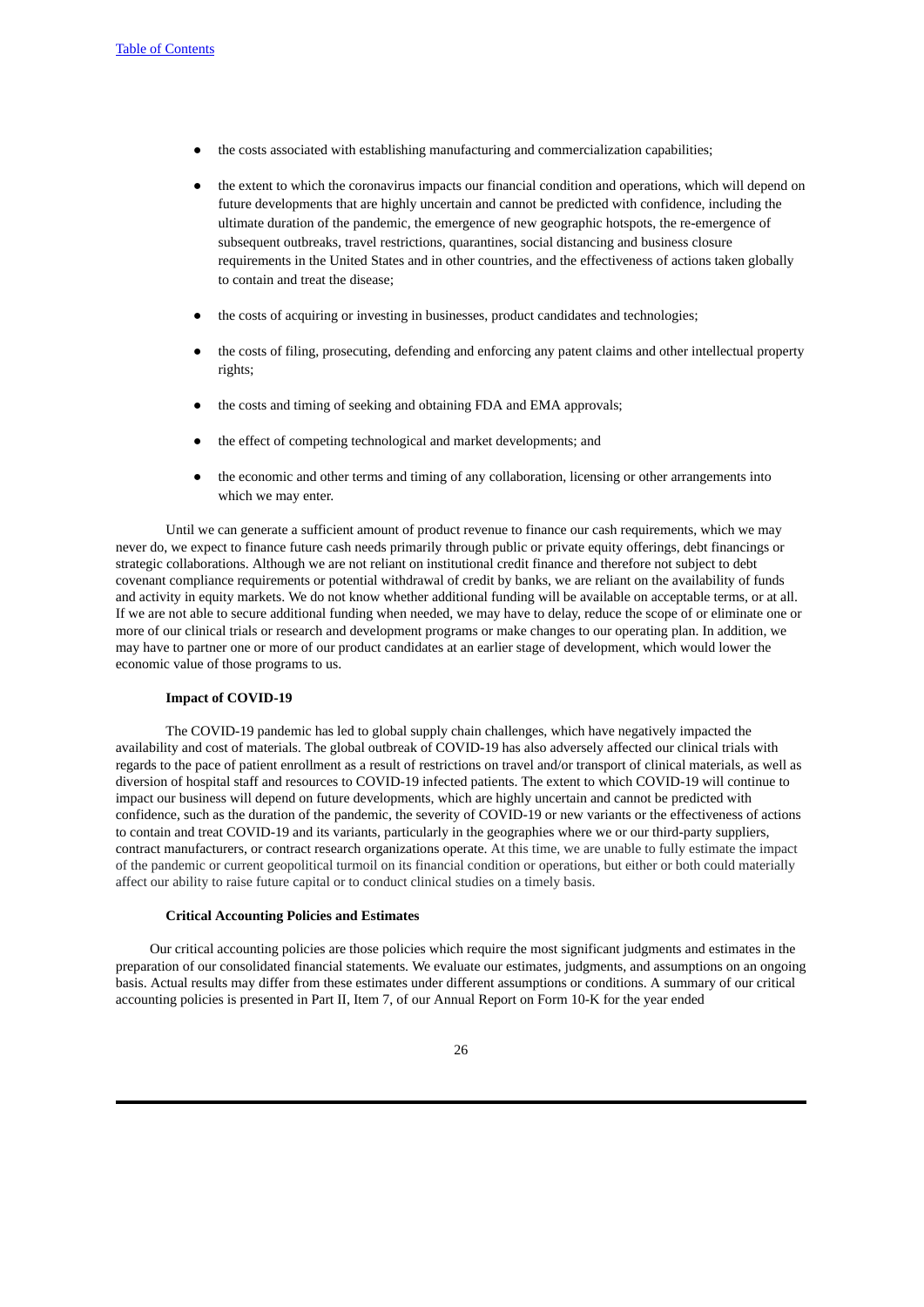December 31, 2021 and Note 2 to our unaudited consolidated financial statements included elsewhere in this Quarterly Report on Form 10-Q. There have been no material changes to our critical accounting policies during the three months ended March 31, 2022.

#### <span id="page-26-0"></span>**Item 3. Quantitative and Qualitative Disclosures about Market Risk**

As a smaller reporting company, we are not required to provide information in response to this item.

#### <span id="page-26-1"></span>**Item 4. Controls and Procedures**

Under the supervision and with the participation of our management, including our chief executive officer and principal financial and accounting officer, we conducted an evaluation of the effectiveness, as of March 31, 2022, of our disclosure controls and procedures, as defined in Rules 13a-15(e) and 15d-15(e) under the Securities Exchange Act of 1934, as amended, or the Exchange Act. Based upon such evaluation, our chief executive officer and principal financial and accounting officer have concluded that, as of March 31, 2021, our disclosure controls and procedures were effective to provide reasonable assurance that the information we are required to disclose in our filings with the Securities and Exchange Commission, or SEC, under the Exchange Act (i) is recorded, processed, summarized and reported within the time periods specified in the SEC's rules and forms, and (ii) accumulated and communicated to our management, including our chief executive officer and principal financial and accounting officer, as appropriate to allow timely decisions regarding required disclosure.

### **Changes in Internal Control over Financial Reporting**

There were no significant changes made in our internal controls over financial. As the "Work from Home" environment continues, there has been no significant changes in our internal controls over financial reporting.

### **Inherent Limitation on the Effectiveness of Internal Controls**

The effectiveness of any system of internal control over financial reporting, including ours, is subject to inherent limitations, including the exercise of judgment in designing, implementing, operating, and evaluating the controls and procedures, and the inability to eliminate misconduct completely. Accordingly, any system of internal control over financial reporting, including ours, no matter how well designed and operated, can only provide reasonable, not absolute, assurances. In addition, projections of any evaluation of effectiveness to future periods are subject to the risk that controls may become inadequate because of changes in conditions, or that the degree of compliance with the policies or procedures may deteriorate. We intend to continue to monitor and upgrade our internal controls as necessary or appropriate for our business but cannot ensure that such improvements will be sufficient to provide us with effective internal control over financial reporting.

### <span id="page-26-2"></span>**PART II. Other Information**

#### <span id="page-26-3"></span>**Item 1. Legal Proceedings**

None.

### <span id="page-26-4"></span>**Item 1A. Risk Factors**

There have been no material changes to our risk factors contained in our Annual Report on Form 10-K for the year ended December 31, 2021. For a further discussion of our Risk Factors, refer to Part I, Item 1A, "Risk Factors," of our Annual Report on Form 10-K for the year ended December 31, 2021.

#### <span id="page-26-5"></span>**Item 2. Unregistered Sales of Equity Securities and Use of Proceeds**

None.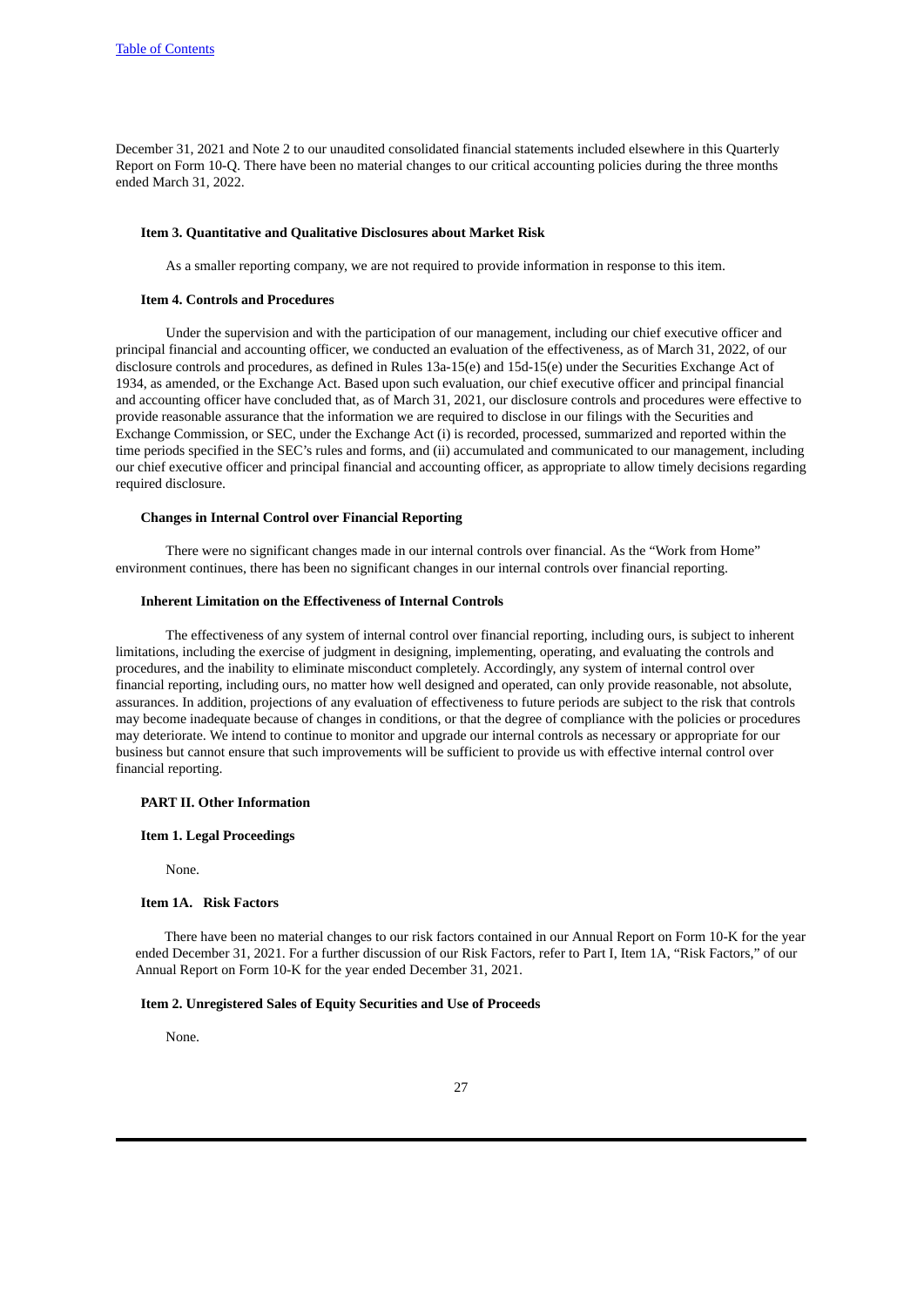# <span id="page-27-0"></span>**Item 3. Defaults upon Senior Securities**

None.

# <span id="page-27-1"></span>**Item 4. Mine Safety Disclosures**

Not applicable.

# <span id="page-27-2"></span>**Item 5. Other Information**

None.

# <span id="page-27-3"></span>**Item 6. Exhibits**

#### **Exhibit Number Description**

| $31.1*$ | Certification of Principal Executive Officer Pursuant to Securities Exchange Act Rule 13a-14(a) As Adopted |
|---------|------------------------------------------------------------------------------------------------------------|
|         | Pursuant to Section 302 of the Sarbanes-Oxley Act of 2002.                                                 |
| $31.2*$ | Certification of Principal Financial Officer Pursuant to Securities Exchange Act Rule 13a-14(a) As Adopted |
|         | Pursuant to Section 302 of the Sarbanes-Oxley Act of 2002.                                                 |
| $32.1*$ | Certification of Principal Executive Officer pursuant to Section 906 of the Sarbanes-Oxley Act of 2002.    |
| $32.2*$ | Certification of Principal Financial Officer pursuant to Section 906 of the Sarbanes-Oxley Act of 2002.    |
| 101     | The following materials from Cyclacel Pharmaceuticals, Inc.'s Quarterly Report on Form 10-Q for the period |
|         | ended March 31, 2022, formatted in iXBRL (Inline eXtensible Business Reporting Language): (i) the          |

Consolidated Statements of Income, (ii) the Consolidated Balance Sheets, (iii) the Consolidated Statements of Cash Flows, and (iv) Notes to Consolidated Financial Statements.

104 The cover page from the Company's Quarterly Report on Form 10-Q for the quarter ended March 31, 2022, formatted in Inline eXtensible Business Reporting Language (included with Exhibit 101).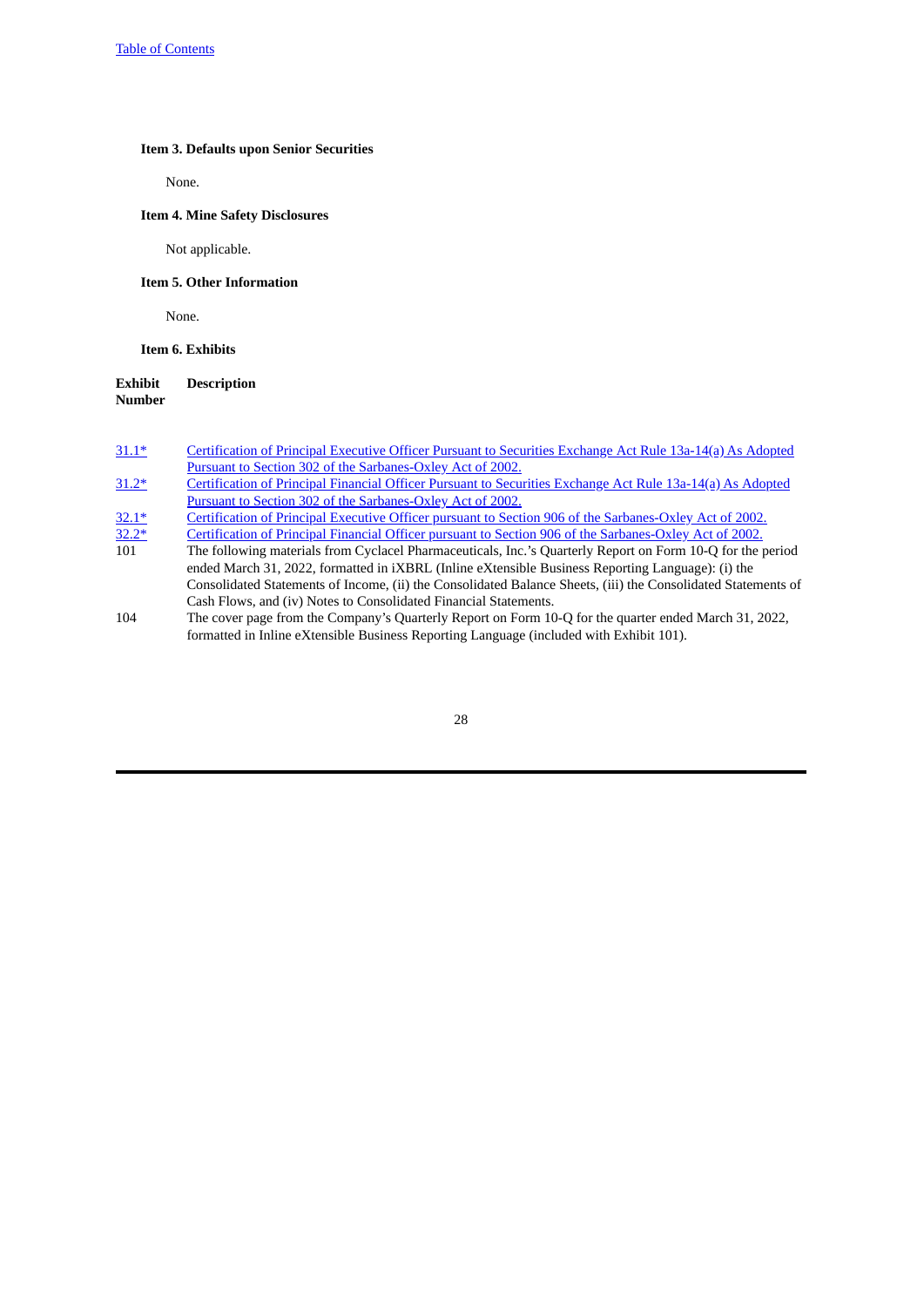# **SIGNATURES**

<span id="page-28-0"></span>Pursuant to the requirements of Section 13 or 15(d) of the Securities Exchange Act of 1934, the registrant has duly caused this report to be signed on its behalf by the undersigned.

# **CYCLACEL PHARMACEUTICALS, INC.**

Date: May 12, 2022 By: /s/ Paul McBarron

Paul McBarron Chief Operating Officer, Chief Financial Officer and Executive Vice President, Finance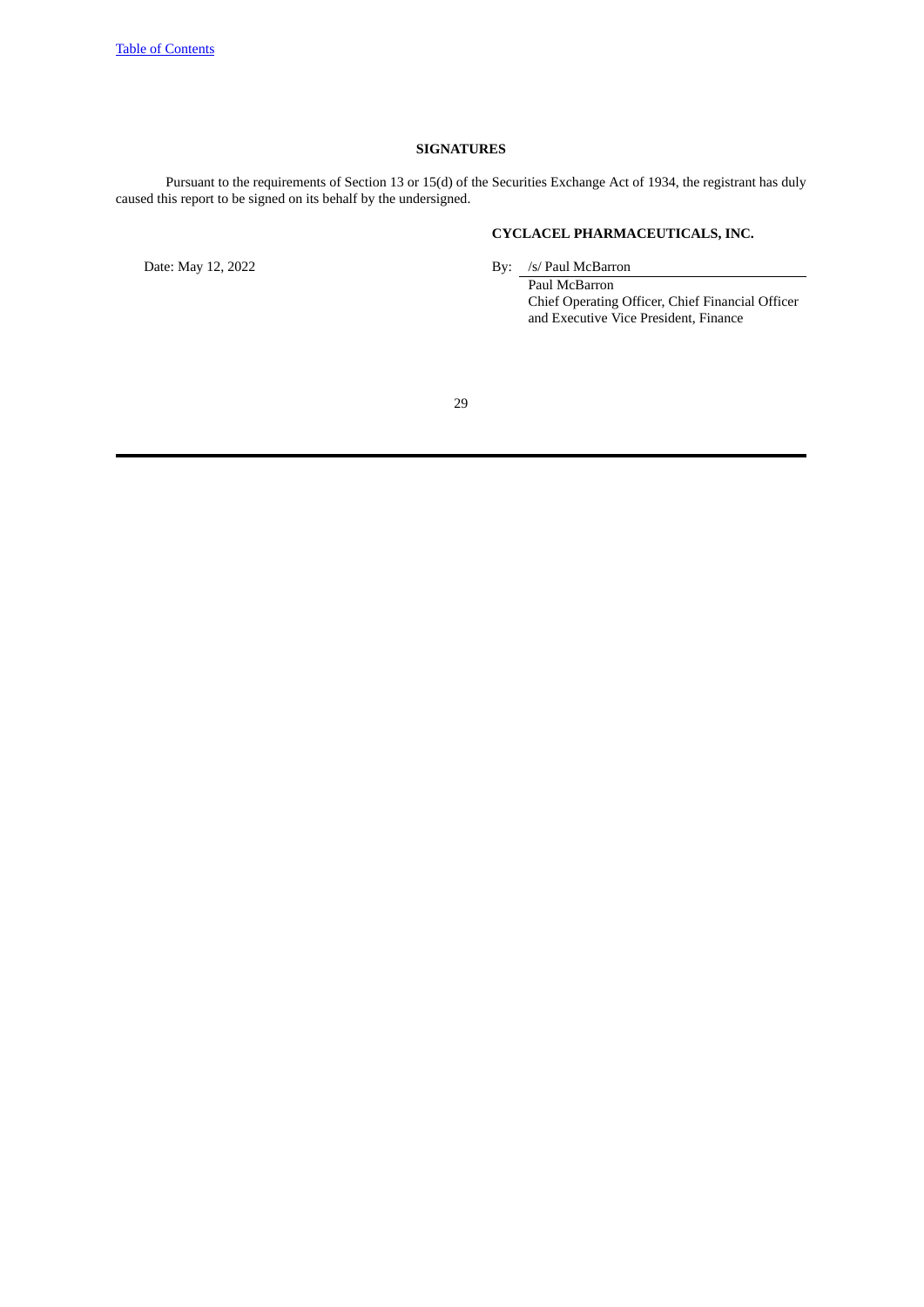## **Certification of Principal Executive Officer Pursuant to Section 302 of the Sarbanes-Oxley Act of 2002**

<span id="page-29-0"></span>I, Spiro Rombotis, certify that:

- 1. I have reviewed this Quarterly Report on Form 10-Q for the three months ended March 31, 2022 of Cyclacel Pharmaceuticals, Inc.;
- 2. Based on my knowledge, this report does not contain any untrue statement of a material fact or omit to state a material fact necessary to make the statements made, in light of the circumstances under which such statements were made, not misleading with respect to the period covered by this report;
- 3. Based on my knowledge, the financial statements, and other financial information included in this report, fairly present in all material respects the financial condition, results of operations and cash flows of the registrant as of, and for, the periods presented in this report;
- 4. The registrant's other certifying officer(s) and I are responsible for establishing and maintaining disclosure controls and procedures (as defined in Exchange Act Rules 13a-15(e) and 15d-15(e)) and internal control over financial reporting (as defined in Exchange Act Rules 13a-15(f) and 15d-15(f)) for the registrant and have:
	- a) designed such disclosure controls and procedures, or caused such disclosure controls and procedures to be designed under our supervision, to ensure that material information relating to the registrant, including its consolidated subsidiaries, is made known to us by others within those entities, particularly during the period in which this report is being prepared;
	- b) designed such internal control over financial reporting, or caused such internal control over financial reporting to be designed under our supervision, to provide reasonable assurance regarding the reliability of financial reporting and the preparation of financial statements for external purposes in accordance with generally accepted accounting principles;
	- c) evaluated the effectiveness of the registrant's disclosure controls and procedures and presented in this report our conclusions about the effectiveness of the disclosure controls and procedures, as of the end of the period covered by this report based on such evaluation; and
	- d) disclosed in this report any change in the registrant's internal control over financial reporting that occurred during the registrant's most recent fiscal quarter (the registrant's fourth fiscal quarter in the case of an annual report) that has materially affected, or is reasonably likely to materially affect, the registrant's internal control over financial reporting: and
- 5. The registrant's other certifying officer(s) and I have disclosed, based on our most recent evaluation of internal control over financial reporting, to the registrant's auditors and the audit committee of the registrant's board of directors (or persons performing the equivalent functions):
	- a) all significant deficiencies and material weaknesses in the design or operation of internal control over financial reporting which are reasonably likely to adversely affect the registrant's ability to record, process, summarize and report financial information; and
	- b) any fraud, whether or not material, that involves management or other employees who have a significant role in the registrant's internal control over financial reporting.

Date: May 12, 2022

/s/ Spiro Rombotis Spiro Rombotis President & Chief Executive Officer *(Principal Executive Officer)*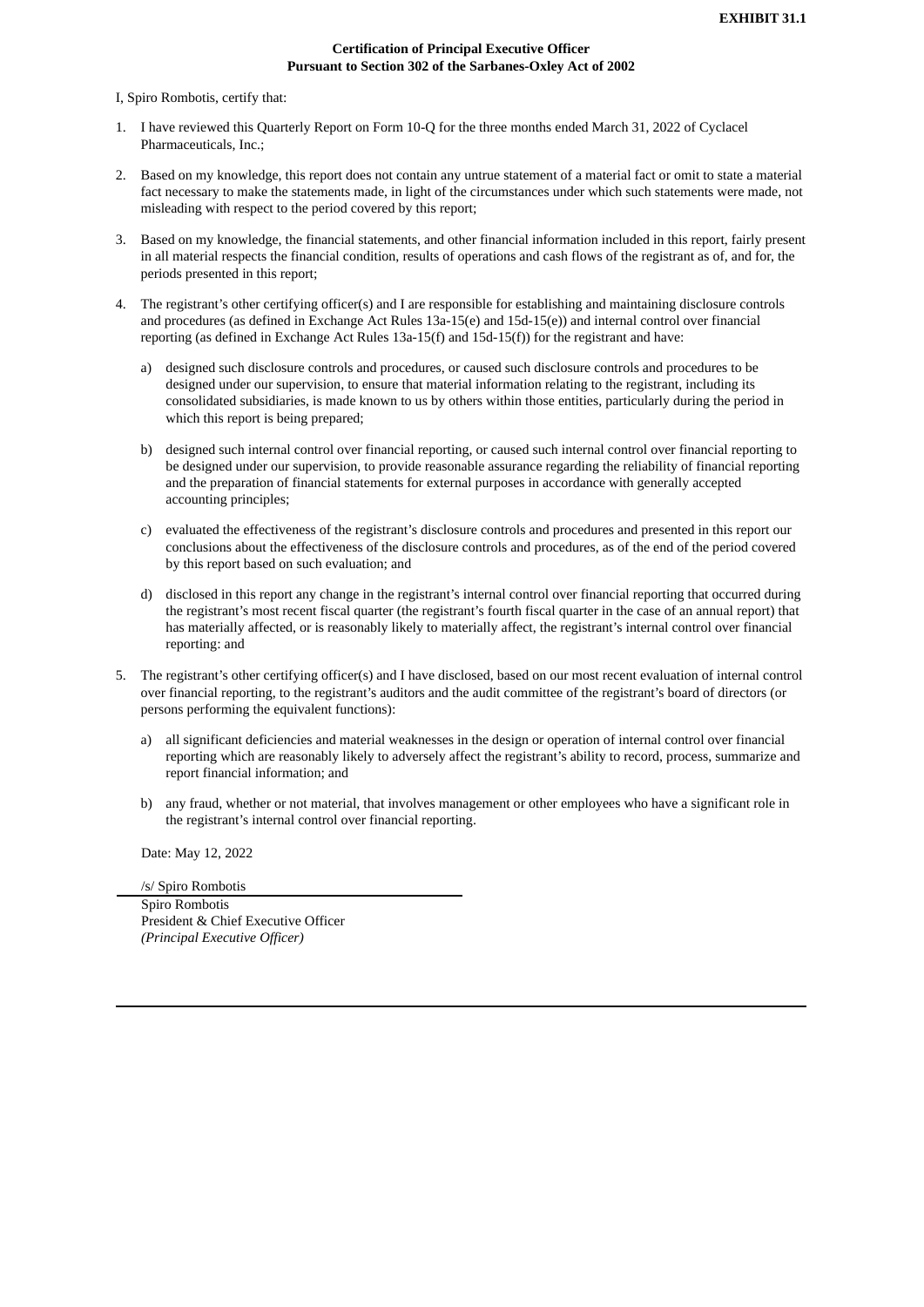### **Certification of Principal Financial Officer Pursuant to Section 302 of the Sarbanes-Oxley Act of 2002**

<span id="page-30-0"></span>I, Paul McBarron, certify that:

- 1. I have reviewed this Quarterly Report on Form 10-Q for the three months ended March 31, 2022 of Cyclacel Pharmaceuticals, Inc.;
- 2. Based on my knowledge, this report does not contain any untrue statement of a material fact or omit to state a material fact necessary to make the statements made, in light of the circumstances under which such statements were made, not misleading with respect to the period covered by this report;
- 3. Based on my knowledge, the financial statements, and other financial information included in this report, fairly present in all material respects the financial condition, results of operations and cash flows of the registrant as of, and for, the periods presented in this report;
- 4. The registrant's other certifying officer(s) and I are responsible for establishing and maintaining disclosure controls and procedures (as defined in Exchange Act Rules 13a-15(e) and 15d-15(e)) and internal control over financial reporting (as defined in Exchange Act Rules 13a-15(f) and 15d-15(f)) for the registrant and have:
	- a) designed such disclosure controls and procedures, or caused such disclosure controls and procedures to be designed under our supervision, to ensure that material information relating to the registrant, including its consolidated subsidiaries, is made known to us by others within those entities, particularly during the period in which this report is being prepared;
	- b) designed such internal control over financial reporting, or caused such internal control over financial reporting to be designed under our supervision, to provide reasonable assurance regarding the reliability of financial reporting and the preparation of financial statements for external purposes in accordance with generally accepted accounting principles;
	- c) evaluated the effectiveness of the registrant's disclosure controls and procedures and presented in this report our conclusions about the effectiveness of the disclosure controls and procedures, as of the end of the period covered by this report based on such evaluation; and
	- d) disclosed in this report any change in the registrant's internal control over financial reporting that occurred during the registrant's most recent fiscal quarter (the registrant's fourth fiscal quarter in the case of an annual report) that has materially affected, or is reasonably likely to materially affect, the registrant's internal control over financial reporting; and
- 5. The registrant's other certifying officer(s) and I have disclosed, based on our most recent evaluation of internal control over financial reporting, to the registrant's auditors and the audit committee of the registrant's board of directors (or persons performing the equivalent functions):
	- all significant deficiencies and material weaknesses in the design or operation of internal control over financial reporting which are reasonably likely to adversely affect the registrant's ability to record, process, summarize and report financial information; and
	- b) any fraud, whether or not material, that involves management or other employees who have a significant role in the registrant's internal control over financial reporting.

Date: May 12, 2022

/s/ Paul McBarron Paul McBarron Chief Operating Officer, Chief Financial Officer and Executive Vice President, Finance *(Principal Financial Officer)*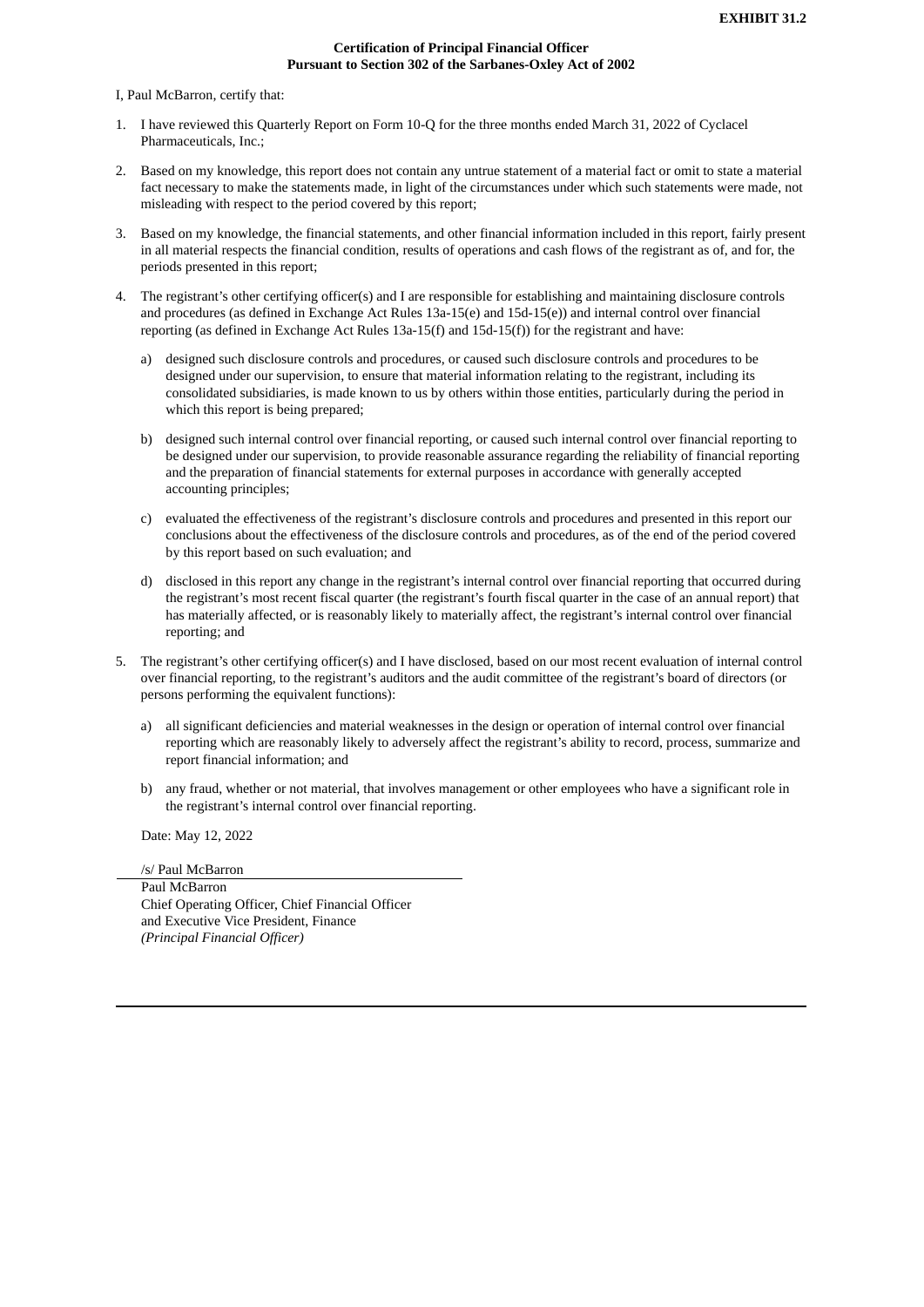# **Certification of Principal Executive Officer Pursuant to Section 906 of the Sarbanes-Oxley Act of 2002**

<span id="page-31-0"></span>Pursuant to 18 U.S.C. s 1350, as created by Section 906 of the Sarbanes-Oxley Act of 2002, the undersigned officer of Cyclacel Pharmaceuticals, Inc. ( the "Company") hereby certifies, to such officer's knowledge, that:

- (i) the Quarterly Report on Form10-Q of the Company for the three months ended March 31, 2022 (the "Report") fully complies with the requirements of Section 13(a) or Section 15(d), as applicable, of the Securities Exchange Act of 1934, as amended; and
- (ii) the information contained in the Report fairly presents, in all material respects, the financial condition and results of operations of the Company.

Date: May 12, 2022 /s/ Spiro Rombotis

Spiro Rombotis President & Chief Executive Officer